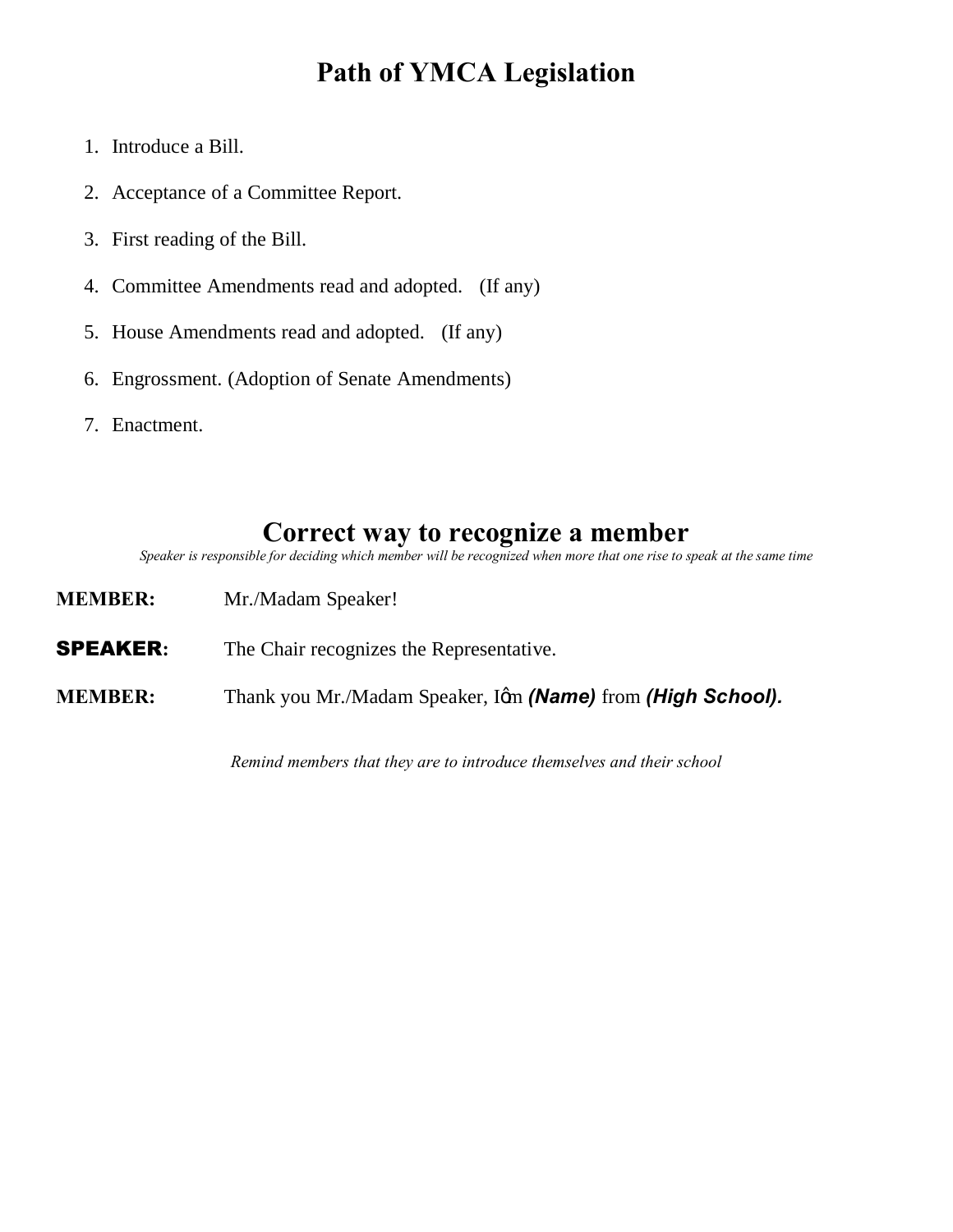## **1. Introduce the Bill**

SPEAKER**:** The Clerk will introduce the next bill.

**CLERK:** The next bill to be considered is bill number <u>seem</u> from the committee on <u>see</u>. The committee report is \_\_\_\_\_.

### **2. Accept the Committee Report**

- 1. Ought to Pass
- 2. Ought to Pass as Amended
- 3. Ought Not to Pass

| <b>SPEAKER:</b> | Is there a motion before the House?<br>The Chair recognizes the Representative s.                                                                                                                          |  |
|-----------------|------------------------------------------------------------------------------------------------------------------------------------------------------------------------------------------------------------|--|
| <b>MEMBER:</b>  | I move we accept the Majority _______<br>report.                                                                                                                                                           |  |
| <b>SPEAKER:</b> | Is it the pleasure of the House to accept the Majority _______<br>report?<br>If someone does rise before you bang the gavel, stop and recognize that person for debate on the bill<br>(Gavel) It's a vote! |  |

## **3. First Reading of the Bill**

**SPEAKER:** The Clerk will read the bill. (If bill is dead dong read the bill)

**CLERK:** An Act í ...(Continue reading until Speaker gavels).

**SPEAKER:** Representative \_\_\_\_\_ moves that further reading of the bill be dispensed with. Is this the pleasure of the House? (Gavel) It's a vote.

## **4. Adopt the Committee Amendment**

- **SPEAKER:** The Clerk will read the Committee amendments.
- **CLERK:** Amend the bill by striking out line and inserting in its place the following (Continue reading until the Speaker gavels).

**SPEAKER:** Representative \_\_\_\_\_ moves that further reading of the Committee amendment be dispensed with. Is this the pleasure of the House? (Gavel) It's a vote.

**SPEAKER:** Is it the pleasure of the House the Committee amendment be adopted? (Gavel) It's a vote.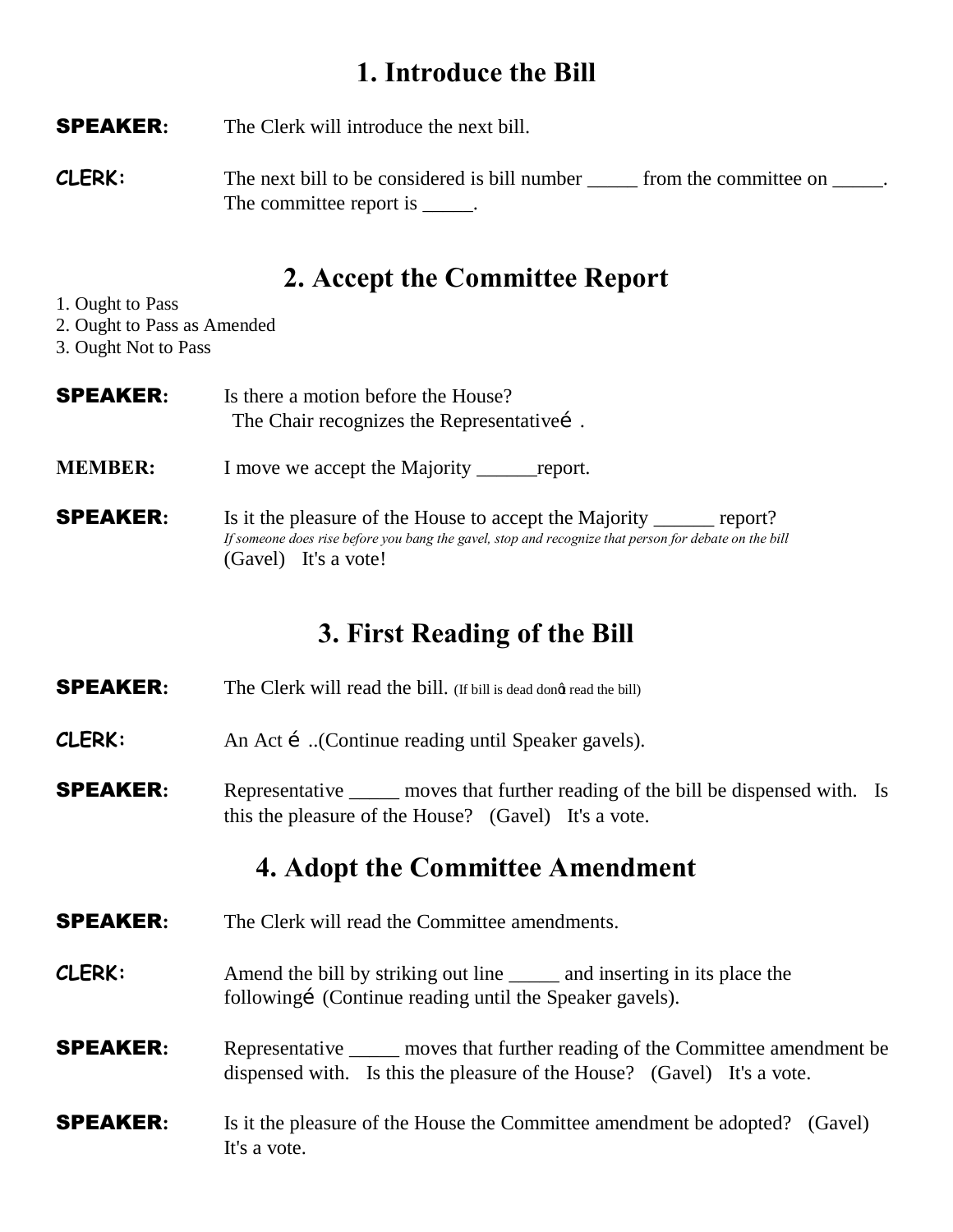### **5. House Amendments**

- SPEAKER**:** The Chair would inquire if there are any House amendments to be offered at this time? **MEMBER:** Mr./Madam Speaker!
- 
- **SPEAKER:** The Chair recognizes the Representative.
- **MEMBER:** Thank you Mr./Madam Speaker, I present an amendment and move its passage.
- **SPEAKER:** The chair would ask the member to come and get an amendment form from the Clerk.

*The amendment must be presented to the clerk on the House Amendment form*

- **SPEAKER:** The Representative presents an amendment and moves its passage. The Clerk will read the amendment in its entirety.
- **CLERK:** (Read the entire amendment)
- **SPEAKER:** Is it the pleasure of the House that the House amendment be adopted? (Gavel) It's a vote!
- **SPEAKER:** Are there any more House amendments to be offered at this time? Seeing nonei (Next step is Engrossment)

*Repeat until there are no other amendments*

### **6. Engrossment**

**SPEAKER:** The pending question is Passage to be Engrossed. Is it the pleasure of the House that this bill is Passed to be Engrossed? (Gavel) It's a vote!

### **7. Enactment**

- SPEAKER**:** This bill having been read and having been Passed to be Engrossed, is it now the pleasure of the House that this bill be Passed to be Enacted? (Gavel) It's a vote!
- **SPEAKER:** It will be signed by the Speaker and sent to the Senate.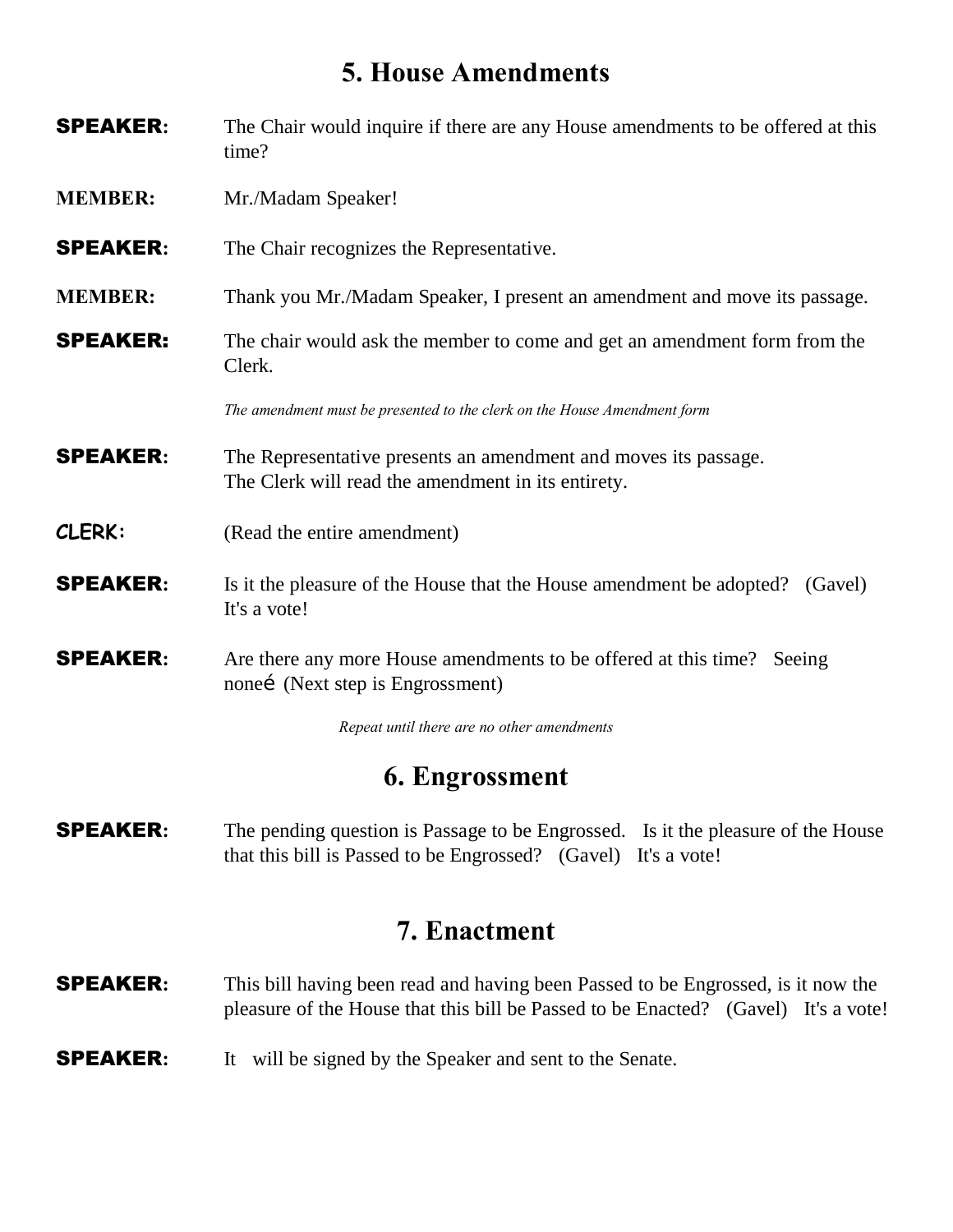# **Votes**

## **1. Under the Gavel**

**If no member has requested a Voice Vote or a Division, then at the end of any motion you can put the motion under the gavel**

#### **SPEAKER:** Is it the pleasure of the House to accept the Majority Ought to Pass report? (Gavel) It's a vote!

### **2. Voice Vote**

**If a member stands before the gavel is dropped recognize them and allow them to ask for either the clarification or request a Voice Vote or Division**

- **MEMBER:** I call for a voice vote.
- **SPEAKER:** The Representative has called for a voice vote. The pending question is acceptance of the *(MOTION ON THE FLOOR)* all those in favor say Yea. (Pause) All those opposed say Nay.
- **SPEAKER:** The Yeas/Nays have it and the motion to accept the **(MOTION PENDING)** report **(Passes/Fails.)**

### **3. Division (takes precedence)**

**Any member may request a Division at anytime during debate on a bill, the Speaker may also call for a Division**

- **MEMBER:** I call for a division.
- **SPEAKER:** The Representative has called for a division. The pending question is acceptance of the **(MOTION PENDING)** All those in favor will rise and remain standing until the count is complete*. (Gavel to sit)*

#### SPEAKER**:** All those opposed will rise and remain standing until the count is complete. (Gavel to sit)

#### SPEAKER**:** (*If the result of the vote is obvious)* Seeing a clear majority in the \_\_\_\_\_\_\_\_\_\_\_\_\_, the motion **(Passes / Fails)**

#### (*If a count was needed)*

having voted in the affirmative and \_\_\_\_\_\_ in the negative, the motion to accept the **(MOTION PENDING)** report **(Passes/Fails.)**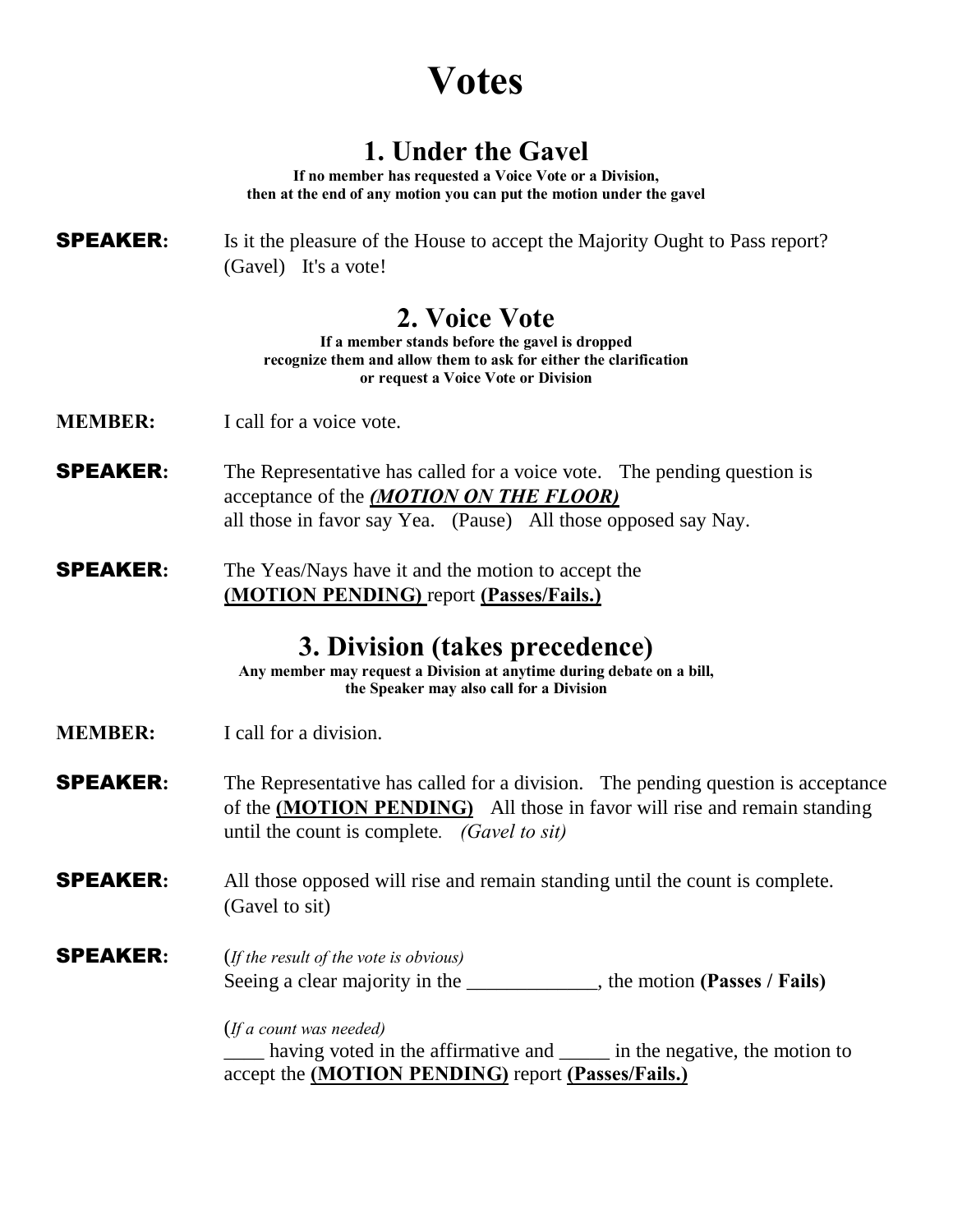## **Votes Constitutional Amendment 2/3 vote required**

- SPEAKER**:** This resolution having been read, and having been passed to be engrossed, is it now the pleasure of the House that it be finally passed?
- SPEAKER**:** This being a Resolution proposing an Amendment to the Constitution of Maine, under the terms of the constitution it requires for final passage the affirmative vote of two-thirds the members of the house present and voting. The Chair will call for a division.

#### SPEAKER**:** All those in favor will rise and remain standing until the count is complete. (Gavel to sit)

#### **SPEAKER:** All those opposed will rise and remain standing until the count is complete. (Gavel to sit)

**SPEAKER:** having voted in the affirmative and \_\_\_\_\_ in the negative, \_\_\_\_\_ being more/*less* than two-thirds present, the resolution is finally passed/*fails final passage*.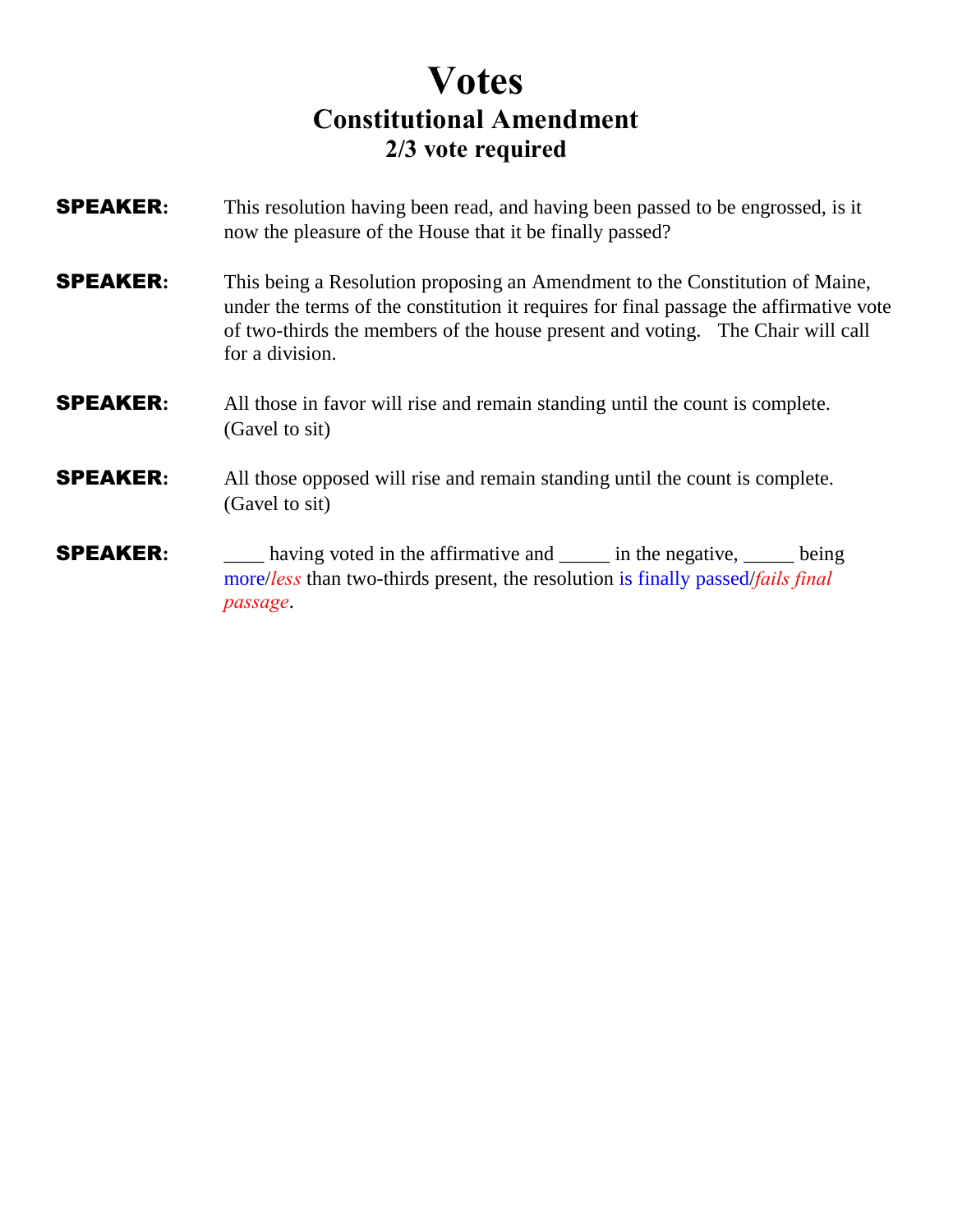## **Moving the Previous Question**

### **"Moving the Previous Question" forces an immediate vote, it is not debatable and it requires only a simple majority to pass.**

| <b>MEMBER:</b>  | Mr./Madam Speaker.                                                                                                                                                |
|-----------------|-------------------------------------------------------------------------------------------------------------------------------------------------------------------|
| <b>SPEAKER:</b> | The Chair recognizes the Representative.                                                                                                                          |
| <b>MEMBER:</b>  | Thank you Mr./Madam Speaker. I move the previous question.                                                                                                        |
| <b>SPEAKER:</b> | The Representative has moved the previous question. The pending question is to<br>end debate. Is it the pleasure of the house to end debate? (Gavel) It's a vote! |
| <b>SPEAKER:</b> | The pending question is <b>(PENDING MOTION)</b> . Is it the pleasure of the house<br>that (PENDING MOTION)? (Gavel) It's a vote!                                  |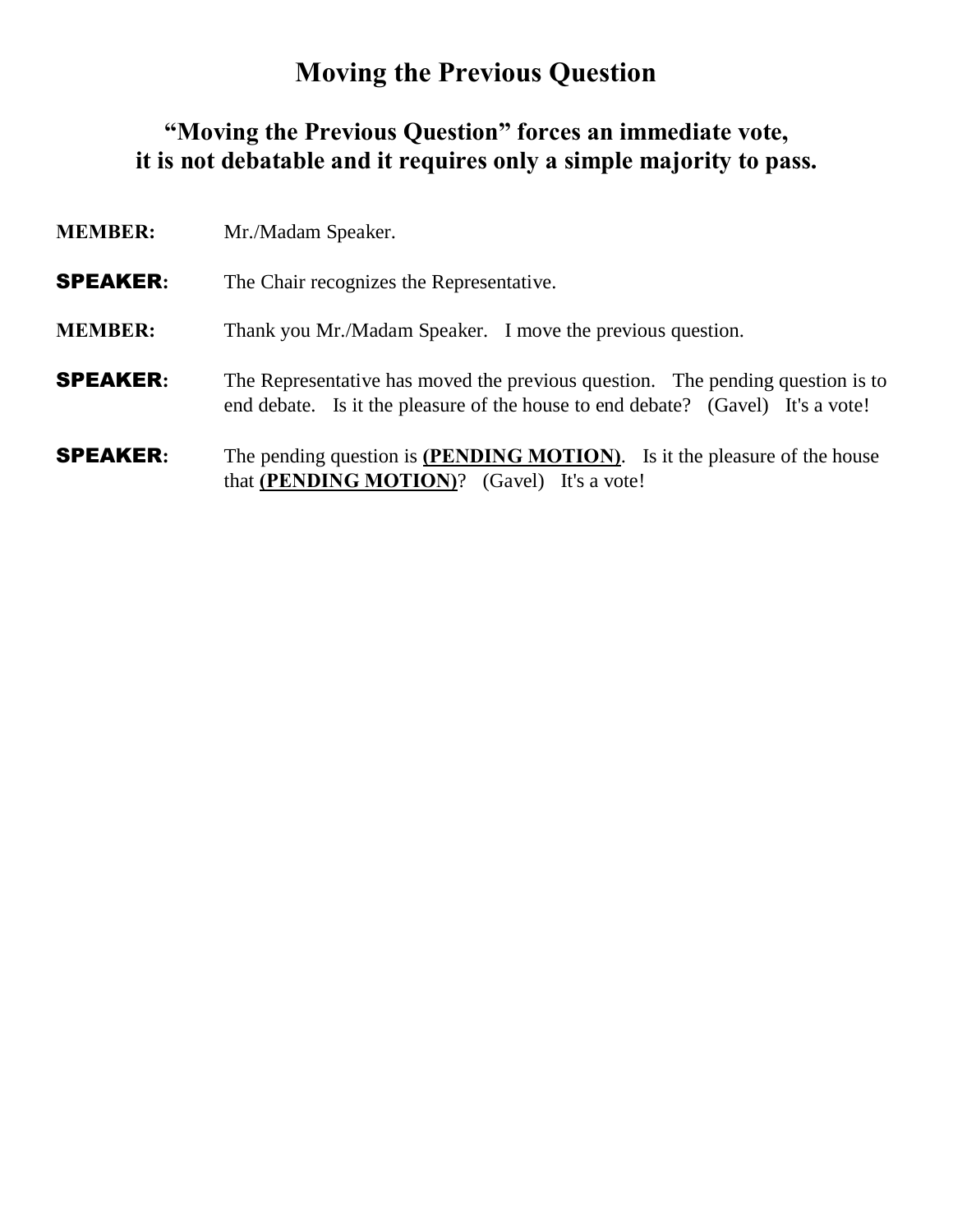### **Motion to Reconsider**

**This is a motion used by a member of the House if it wants to go back and redo an action that it has already done. Any action of the House on a bill may be reconsidered.**

- **MEMBER:** Mr./Madam Speaker. **SPEAKER:** The Chair recognizes the Representative. **MEMBER:** Thank you Mr./Madam Speaker. I move we reconsider our action whereby **(ACTION TO BE RECONSIDERED)** SPEAKER**:** The Representative has moved we reconsider our action whereby **(ACTION TO BE RECONSIDERED)** The chair would inquire how the Representative voted on **(THAT MOTION)? MEMBER:** I voted yes. *MEMBER: I voted no.* **SPEAKER:** The pending question is reconsideration. Is it the pleasure of the House that we reconsider our action whereby **(ACTION TO BE RECONSIDERED)**? (Gavel) It's a vote! SPEAKER: *The Representative is out of order.* SPEAKER: The pending question is **(ACTION THAT WAS RECONSIDERED)** is it the pleasure of the House that this bill be **(ACTION THAT WAS RECONSIDERED)?** (Gavel) It's a vote! SPEAKER: *Continue as though a motion to reconsider was not made.*
	- Undoes last Vote!
	- Yes to Reconsideration  $\rightarrow$   $\rightarrow$  Take last vote again.
	- No to Reconsideration  $\Rightarrow$   $\Rightarrow$  Continue.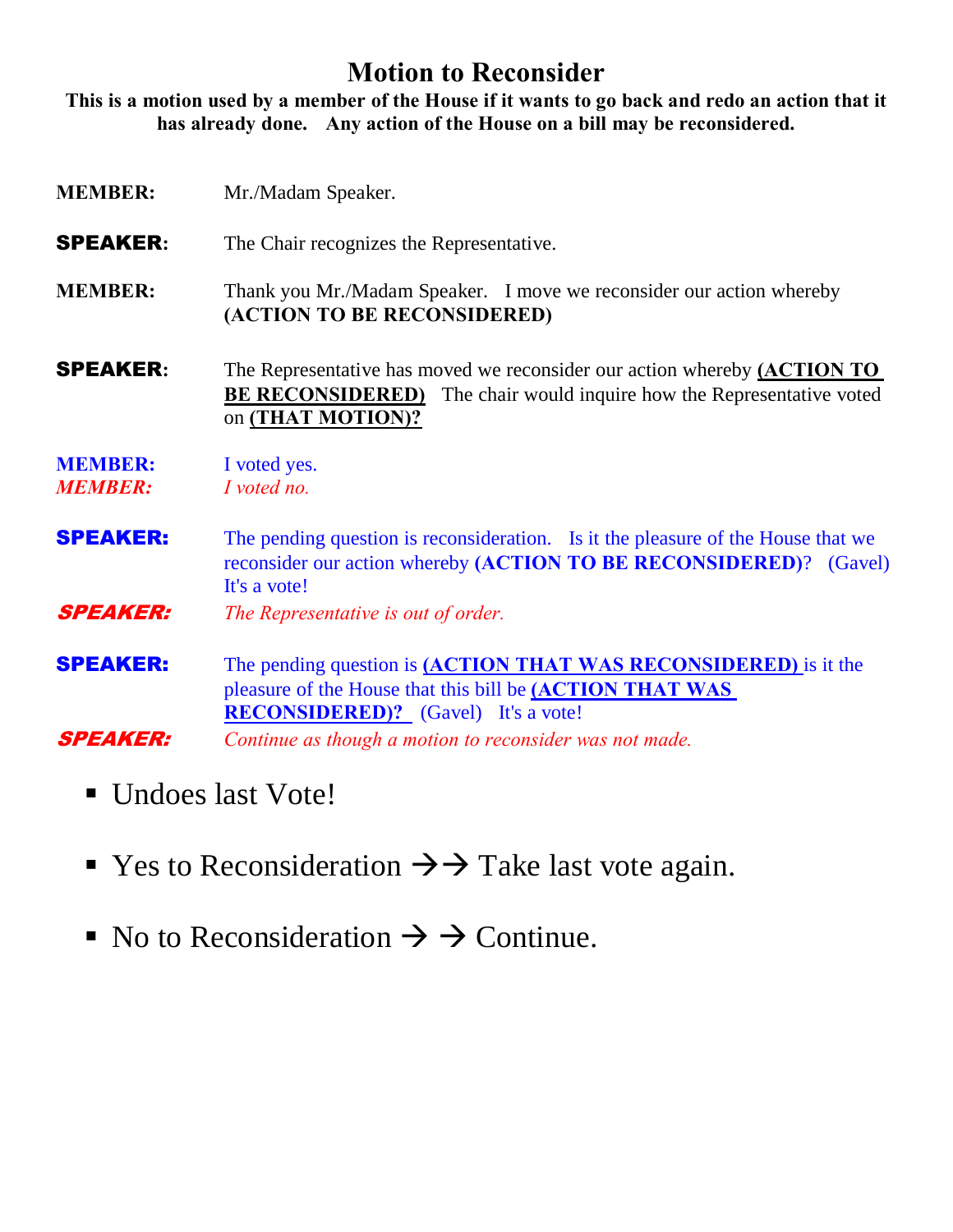## **Suspension of the Rules**

Suspension of the rules is a tool used by legislators to do something that would not normally be allowed under parliamentary procedure. For example:

- A) Considering a bill out of order from the posted Calendar
- B) Offering an amendment at a time not proper for amendments
- C) Requesting to speak a third time on the same issue

Suspension of the Rules is not a common practice

| <b>MEMBER:</b>                     | Mr./Madam Speaker.                                                                                                                                                                                                                                                    |
|------------------------------------|-----------------------------------------------------------------------------------------------------------------------------------------------------------------------------------------------------------------------------------------------------------------------|
| <b>SPEAKER:</b>                    | The Chair recognizes the Representative.                                                                                                                                                                                                                              |
| <b>MEMBER:</b>                     | Thank you Mr./Madam Speaker. I move we suspend the rules for the purpose of                                                                                                                                                                                           |
| <b>SPEAKER:</b>                    | The Representative has moved that we suspend the rules for the purpose of                                                                                                                                                                                             |
| <b>MEMBER:</b><br><b>MEMBER:</b>   | I object.<br>If no member objects                                                                                                                                                                                                                                     |
| <b>SPEAKER:</b><br><b>SPEAKER:</b> | Hearing objection, the Chair will order a division. Suspension of the rules<br>requires the affirmative vote of two-thirds the members present and voting.<br>(Gavel) It's a vote! (Announce that the rule has been suspended and take<br><i>appropriate action</i> ) |
| <b>SPEAKER:</b>                    | The pending question is the motion to suspend the rules. All those in favor will<br>rise and remain standing until the count is complete. (Gavel to sit)                                                                                                              |
| <b>SPEAKER:</b>                    | All those opposed will rise and remain standing until the count is complete.<br>(Gavel to sit)                                                                                                                                                                        |
| <b>SPEAKER:</b>                    | having voted in the affirmative and <u>equal</u> in the negative, <u>equal</u> being<br>more/less than two-thirds, the motion to suspend the rules Passes/ <i>Fails</i> .                                                                                             |

■ Not Debatable (member trying to debate is out of order)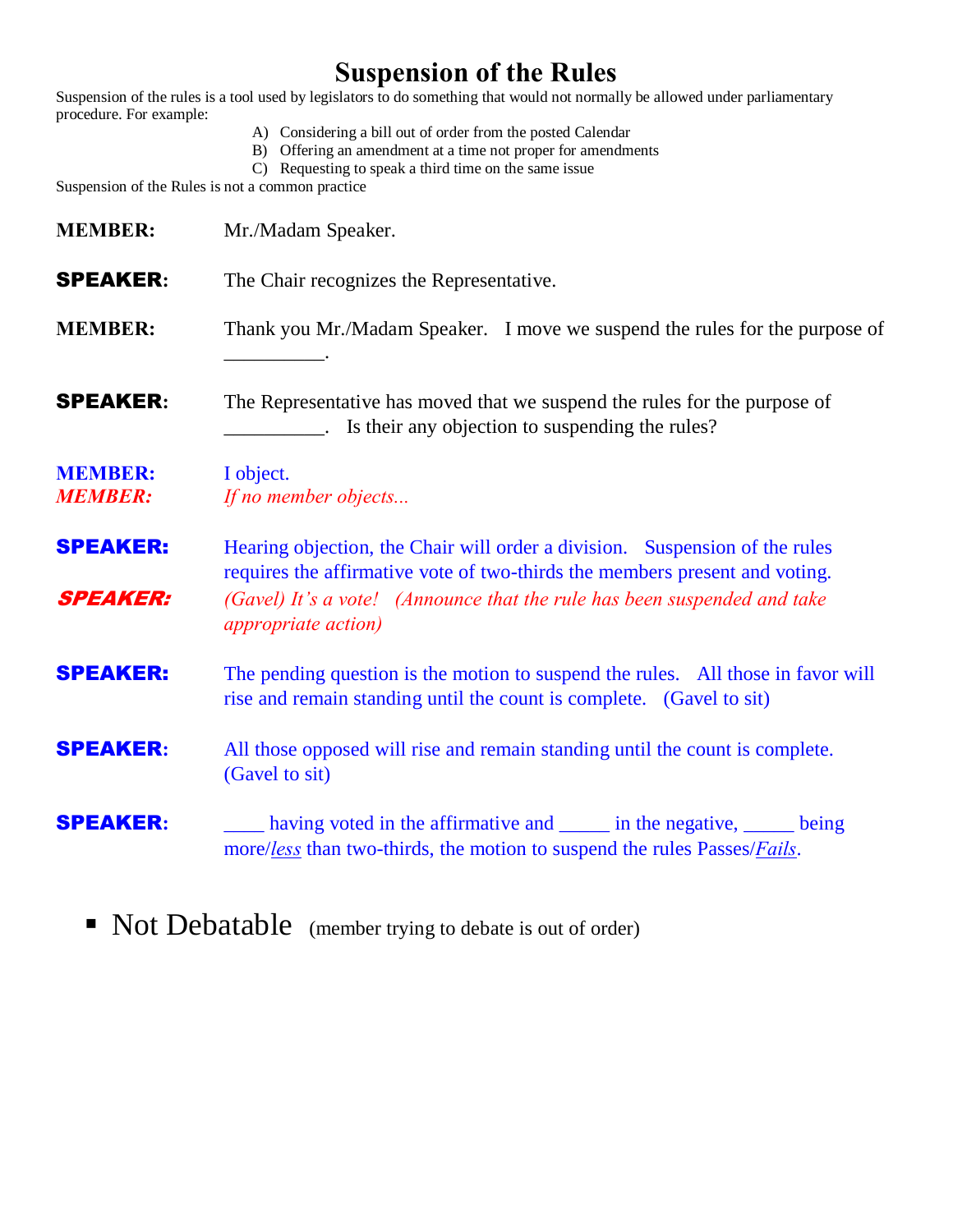## **Non-Concurrent Matters**

- 1. A bill is a Non-Concurrent Matter when the House and Senate don't agree.
- 2. Three motions are in order:
	- Recede and Concur Agree with the Senate.
	- **Insist and Ask for a Committee of Conference Meet and try to compromise.**
	- Adhere Stick with your original action.

| Non-Concurrent Matter. |
|------------------------|
|                        |

- **CLERK:** Bill number <u>\_\_\_\_</u> is a non-concurrent matter. The Senate voted \_\_\_\_\_ and the House voted \_\_\_\_\_\_\_.
- **SPEAKER:** Is there a motion before the House?
- **MEMBER:** I move that the House Recede and Concur / Adhere. *MEMBER: I move that the House Insist and Ask for a Committee of Conference.*
- **SPEAKER:** The Representative moved that the House Recede and Concur / Adhere. Is this the pleasure of the House? (Gavel) It's a vote!
- SPEAKER**:** The Representative moved that the House Insist and Ask for a Committee of Conference. Is this the pleasure of the House? (Gavel) It's a vote!

**SPEAKER:** The Chair would appoint that Representative, that Representative and that Representative to the Committee of Conference on this Bill. I will inform you when it is time for you to meet.

> You must appoint two people who are in favor of the action the House took and one person who is opposed the action the House took.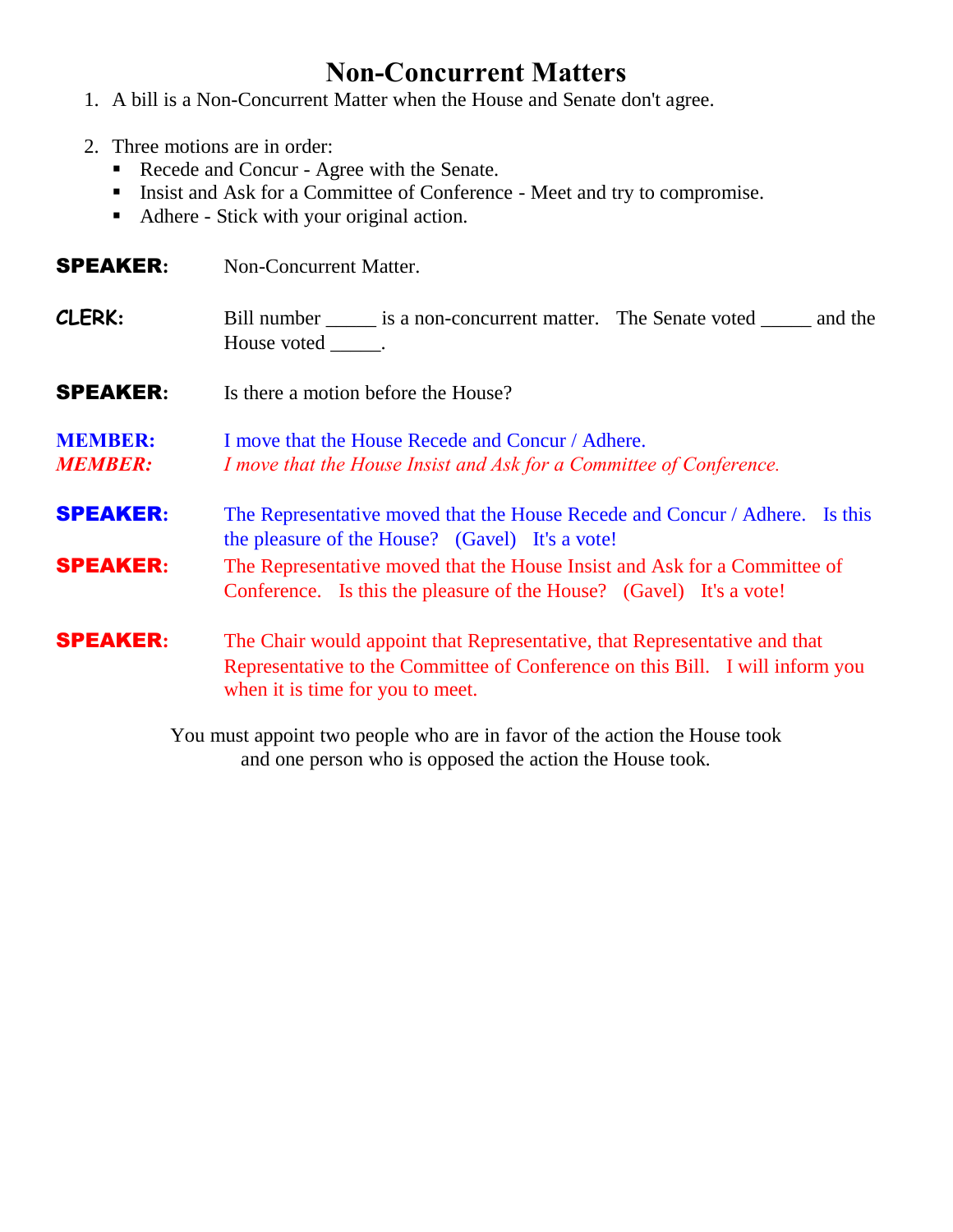# **Vetoes**

**All bills that are passed to be enacted in both the House and Senate go to the Governor. If the Governor then decides to veto a bill, the House may request that the Governor come and make remarks in reference to him/her Veto**

#### **Go get the Youth Governor**

| <b>MEMBER:</b>     | Mr. / Madam Speaker.                                                                                                                                                                                                                     |  |
|--------------------|------------------------------------------------------------------------------------------------------------------------------------------------------------------------------------------------------------------------------------------|--|
| <b>SPEAKER:</b>    | The Chair recognizes the Representative.                                                                                                                                                                                                 |  |
| <b>MEMBER:</b>     | Thank you Mr. / Madam Speaker. I present an order and move its passage.                                                                                                                                                                  |  |
| <b>SPEAKER:</b>    | The Representative presents an order and moves for its passage. The Clerk will<br>read the order.                                                                                                                                        |  |
| CLERK:             | Be it ordered that a committee be formed to wait upon the Youth Governor, the<br>Honorable Kelsey Sicard and inform him/her that the members of the House are<br>present and await his/her remarks on his/her veto of Bill number _____. |  |
| <b>SPEAKER:</b>    | Is it the pleasure of the House that this order receive passage? (Gavel) It's a<br>vote!                                                                                                                                                 |  |
| <b>SPEAKER:</b>    | The Chair appoints the Clerk and the Sergeant-at-Arms to deliver the message.<br>The House will be at ease pending their return.                                                                                                         |  |
|                    | The Clerk will walk down to the Governor's Office and deliver the following message:                                                                                                                                                     |  |
| CLERK:             | Governor Kelsey Sicard, we are pleased to inform you that the members of the<br>House are assembled and wish to invite you for the purpose of hearing your<br>remarks on your veto of bill number ______.                                |  |
| <b>Y GOVERNOR:</b> | Thank you. I will attend forthwith.                                                                                                                                                                                                      |  |
|                    | The Clerk will walk back to the House and deliver the following message:                                                                                                                                                                 |  |
| <b>SPEAKER:</b>    | The Chair recognizes the Clerk of the House.                                                                                                                                                                                             |  |
| CLERK:             | Mr./Madam Speaker we have delivered the message with which we were charged<br>and the Youth Governor the Honorable Kelsey Sicard reported that he/she would<br>attend forthwith.                                                         |  |
| <b>SPEAKER:</b>    | The Chair hears the message and the House thanks the messengers.<br>The House<br>will be at ease pending the arrival of the Youth Governor.                                                                                              |  |

*When the Youth Governor is at the door.*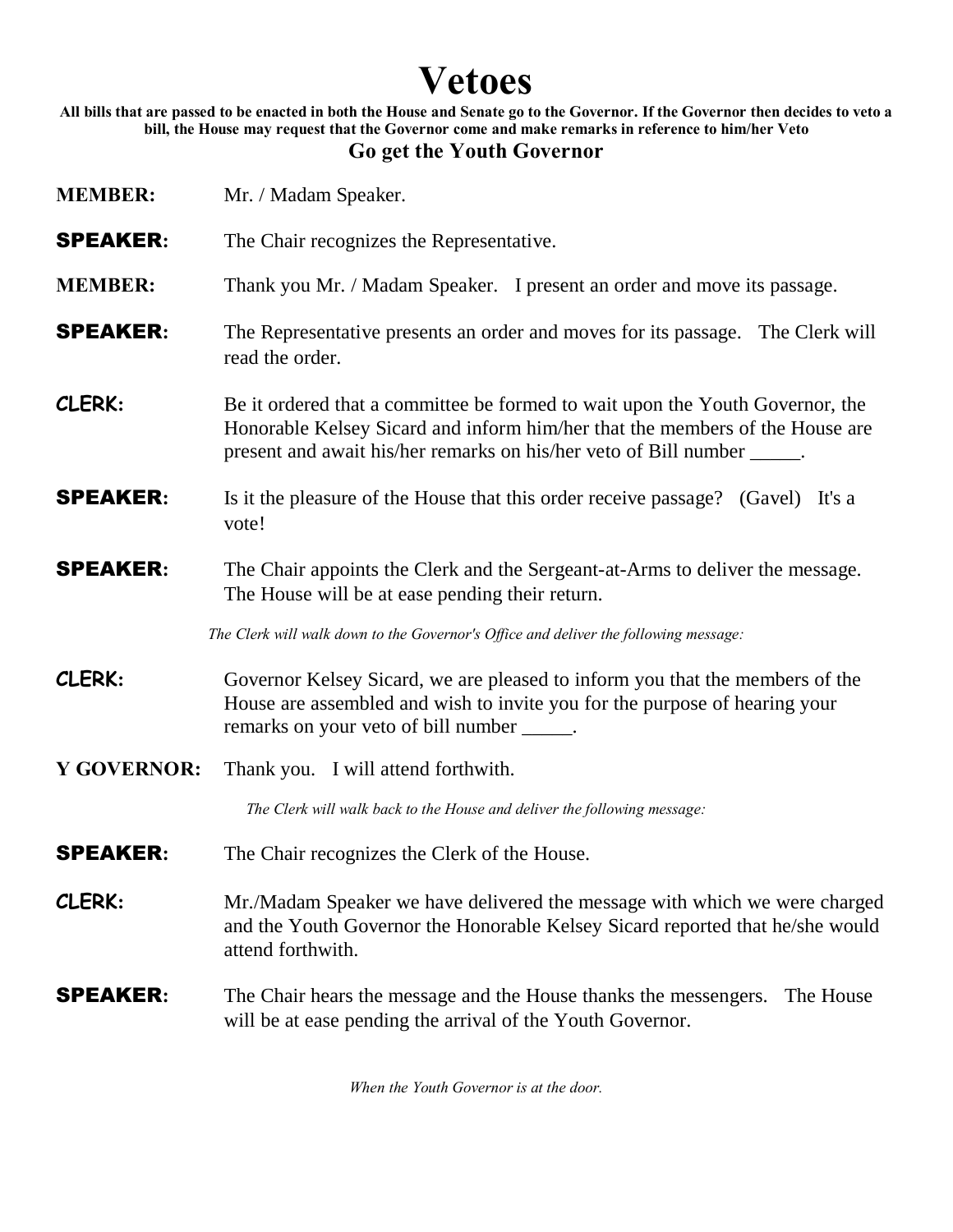SPEAKER**:** (Gavel) The House will come to order!

SPEAKER**:** The Chair is pleased to recognize the Youth Governor, the Honorable Kelsey Sicard (3 strikes of the gavel)

*Shake the Youth Governor's hand and take a seat to your right.*

- **SPEAKER:** (Gavel) (To sit the members down)
- **Y GOVERNOR:** (Remarks on Veto)

*Shake the Youth Governor's hand extend your appreciation.*

- **SPEAKER:** The House thanks the Youth Governor, the Honorable Kelsey Sicard. (3 Gavels)
- **SPEAKER:** (Gavel) (To sit the members down)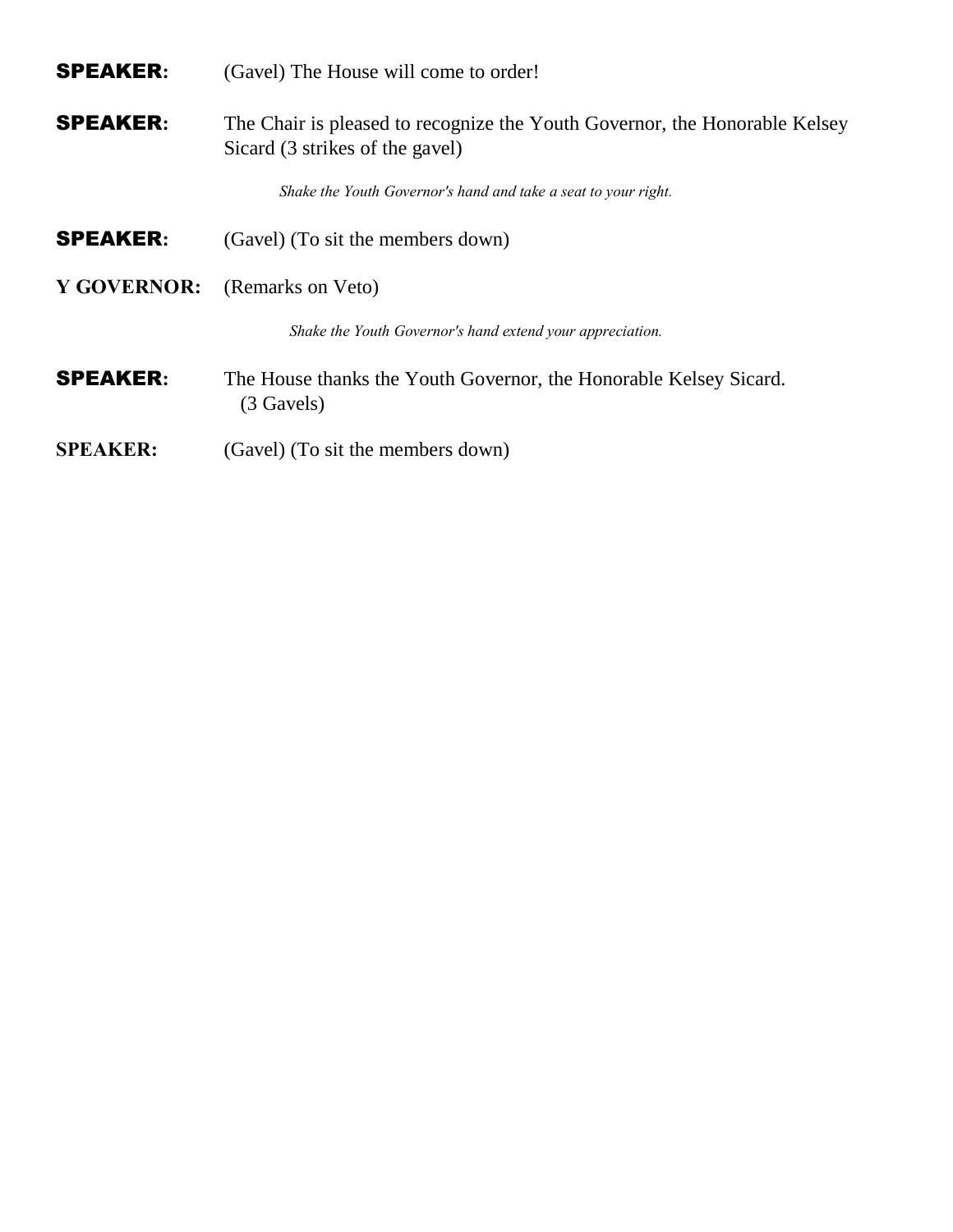# **Vetoes Voting on a Veto**

- **SPEAKER:** The House will now act upon a Governor's Veto
- **CLERK:** Bill number is a Governor's veto. This bill was Passed to be Enacted in both the House and the Senate and has been returned to this body by the Governor without a signature.
- SPEAKER**:** The pending question is "Shall this bill become a law, notwithstanding the objections of the Governor?"
- SPEAKER**:** According to Article 4, Part Third, Section 2 of the Constitution, a two-thirds vote of the members present and voting is necessary to override the objections of the Governor.
- **SPEAKER:** The vote will be taken by Division.
- **SPEAKER:** A vote of YES will be in favor of *overriding* the Governorgs veto of this bill and a vote of NO will be in favor of *sustaining* the Governor<sub>®</sub> veto.
- **SPEAKER:** Is the House ready for the question? All those in favor of OVERRIDING the Governor<sub> $\alpha$ </sub> veto, will please rise and remain standing until the count is complete. (Gavel to sit)
- **SPEAKER:** All those in favor of SUSTAINING the Governorgs veto, will please rise and remain standing until the count is complete. (Gavel to sit)

#### **Less than two-thirds**

**SPEAKER:** having voted in the affirmative and \_\_\_\_\_ in the negative, \_\_\_\_\_ being less than two-thirds of those members voting, the veto is sustained and the bill dies.

#### **More than two-thirds**

**SPEAKER:** having voted in the affirmative and \_\_\_\_\_ in the negative, \_\_\_\_\_ being more than two-thirds of those members voting, the veto is overridden in the House and will be sent to the Senate.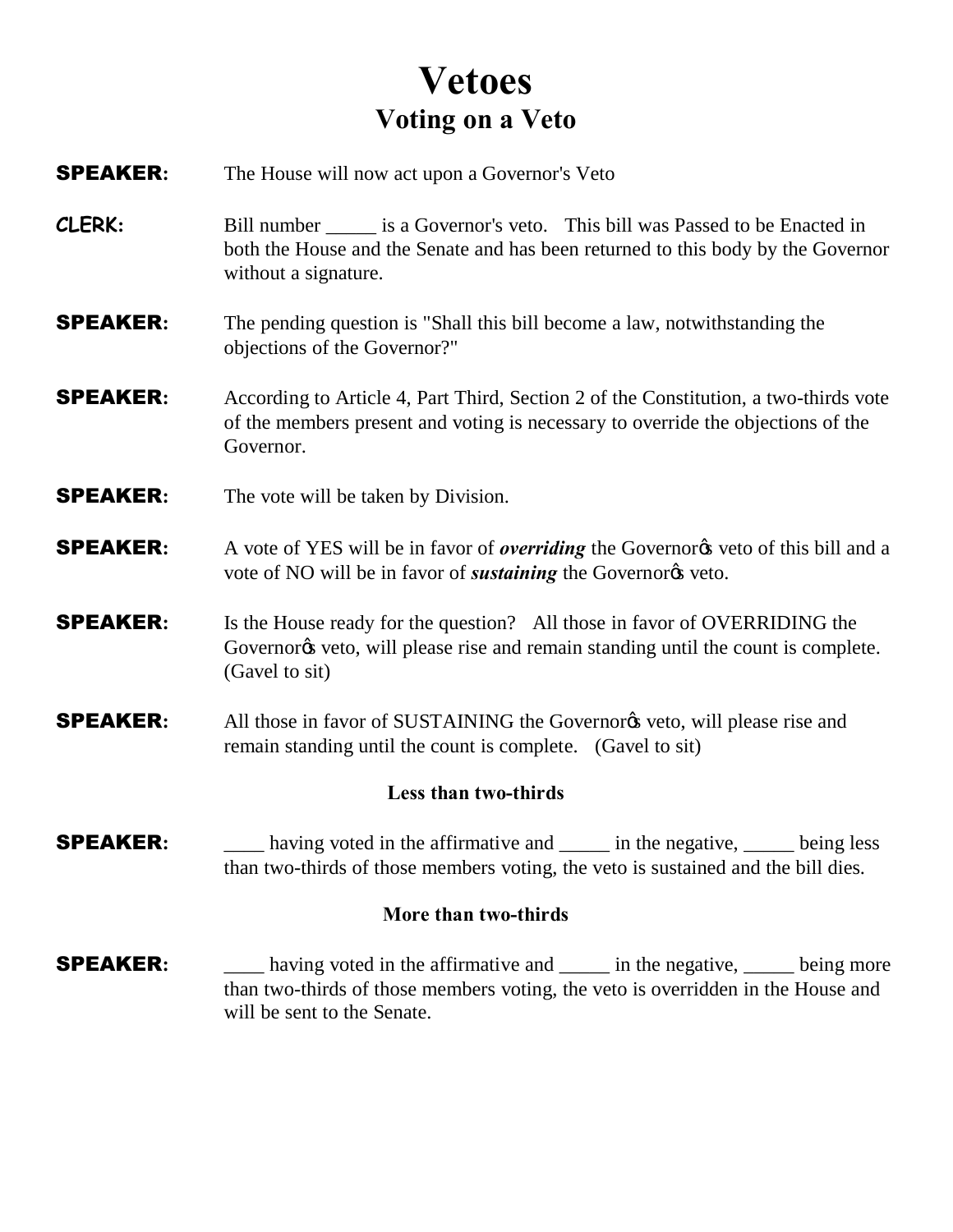# **Opening Ceremonies Swearing in**

| <b>MEMBER:</b>    | Mr./Madam Speaker.                                                                                                                                                                                                                                                                                                                                             |  |
|-------------------|----------------------------------------------------------------------------------------------------------------------------------------------------------------------------------------------------------------------------------------------------------------------------------------------------------------------------------------------------------------|--|
| <b>SPEAKER:</b>   | The Chair recognizes the Representative.                                                                                                                                                                                                                                                                                                                       |  |
| <b>MEMBER:</b>    | Thank you Mr/Madam Speaker. I present an order and move its passage                                                                                                                                                                                                                                                                                            |  |
| <b>SPEAKER:</b>   | The representative presents an order and moves for its passage. The Clerk will<br>read the order.                                                                                                                                                                                                                                                              |  |
| CLERK:            | Be it ordered that a message be sent to the Youth Governor, the Honorable Kelsey<br>Sicard, to inform him/her that a quorum of the members-elect of the House of<br>Representatives has assembled in the Hall of the House and requests his/her<br>attendance to administer to them the oaths required to qualify them to enter upon<br>their official duties. |  |
| <b>SPEAKER:</b>   | Is it the pleasure of the House that this order receive passage? (Gavel)<br>It's a<br>vote!                                                                                                                                                                                                                                                                    |  |
| <b>SPEAKER:</b>   | The Chair will appoint the Clerk of the House and the Sergeant-at-Arms to deliver<br>the message. The House will be at ease pending their return.                                                                                                                                                                                                              |  |
|                   | The Clerk will now walk down to the Youth governor and deliver the following message:                                                                                                                                                                                                                                                                          |  |
| CLERK:            | We are pleased to inform you that a quorum of the members-elect of the House of<br>Representatives has assembled in the Hall of the House and requests your<br>attendance to administer to them the oaths required to qualify them to enter upon<br>their official duties.                                                                                     |  |
| <b>Y GOVERNOR</b> | Thank you. I will attend forthwith.                                                                                                                                                                                                                                                                                                                            |  |
|                   | The Clerk will now walk back to the House and deliver the following message:                                                                                                                                                                                                                                                                                   |  |
| <b>SPEAKER:</b>   | (GAVEL) The House will come to Order<br>The Chair recognizes the Clerk of the House.                                                                                                                                                                                                                                                                           |  |
| CLERK:            | Mr./Madam Speaker, we have delivered the message with which we were charged<br>and the Youth Governor reported that he/she would attend forthwith.                                                                                                                                                                                                             |  |
| <b>SPEAKER:</b>   | The Chair hears the message and the House thanks the messengers.<br>The House<br>will be at ease pending the arrival of the Youth Governor. (GAVEL)                                                                                                                                                                                                            |  |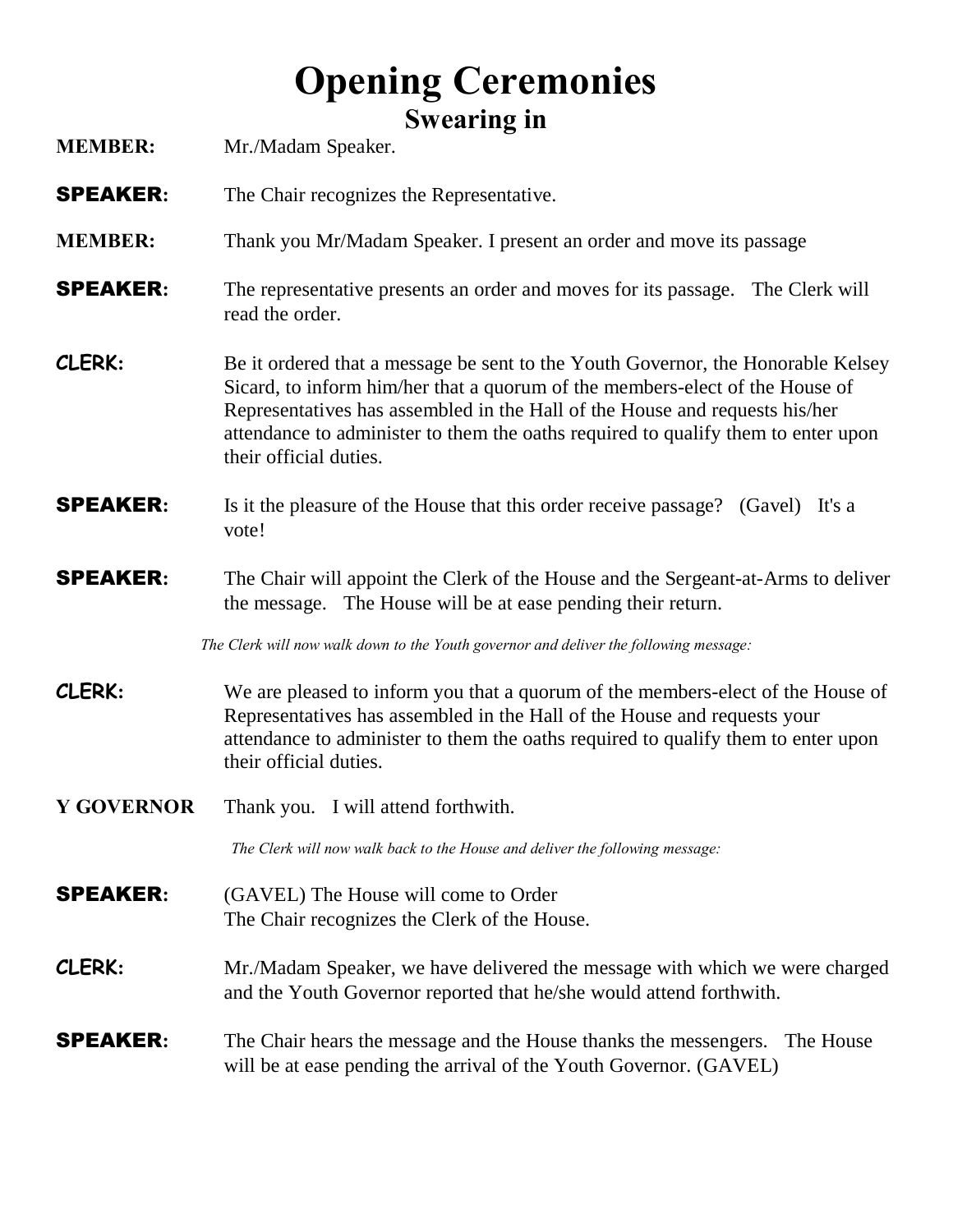# **Opening Ceremonies Oath of Office**

*When the Youth Governor is at the door:*

- **SPEAKER:** (Gavel) The House will come to order!
- **SPEAKER:** The Chair is pleased to recognize the Youth Governor, the Honorable Kelsey Sicard. (3 Gavels)

*Shake the Youth Governor's hand and stand off to your right.*

- **Y GOVERNOR:** Raise your right hand and repeat after me.
- **Y GOVERNOR:** I (state your name) do swear, that I will support the constitution of the United States and of this state, so long as I shall continue a citizen thereof. So help me god.
- **Y GOVERNOR:** I (state your name) do swear, that I will faithfully discharge, to the best of my abilities, the duties incumbent upon me as a member of the 2013 State YMCA of Maine& Youth in Government House of Representatives according to the constitution and laws of the state. So help me god.
- **Y GOVERNOR:** Congratulations.

*Shake the Youth Governor's hand and extend your appreciation.*

- SPEAKER**:** The House thanks the Youth Governor, the Honorable Kelsey Sicard. (3 Gavels)
- **SPEAKER:** (Gavel) (To sit the members down)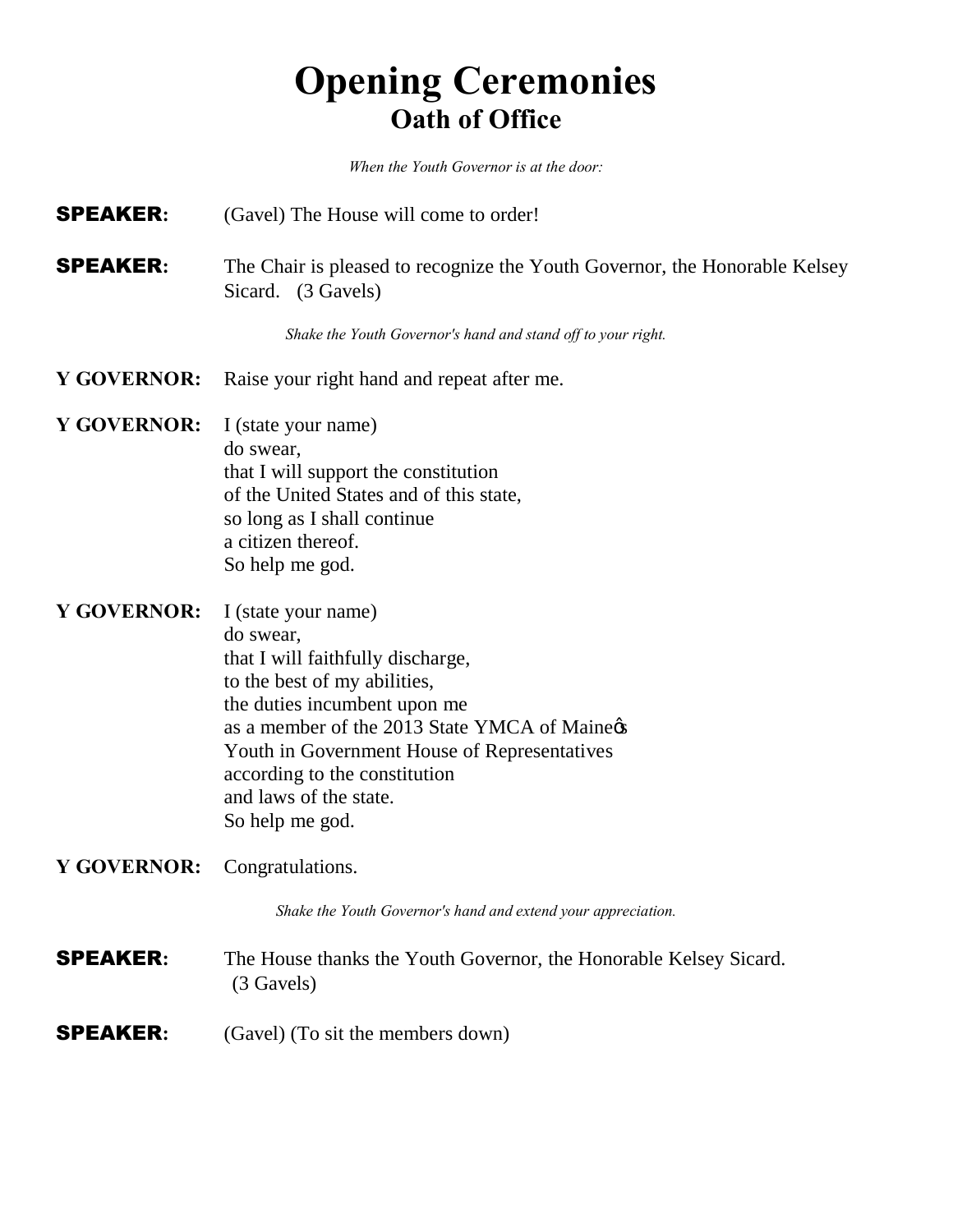# **Opening Ceremonies Get the Senate**

| <b>MEMBER:</b>    | Mr./Madam Speaker.                                                                                                                                                                                                                                                                                                           |  |
|-------------------|------------------------------------------------------------------------------------------------------------------------------------------------------------------------------------------------------------------------------------------------------------------------------------------------------------------------------|--|
| <b>SPEAKER:</b>   | The Chair recognizes the Representative.                                                                                                                                                                                                                                                                                     |  |
| <b>MEMBER:</b>    | Thank you Mr./Madam Speaker. I present an order and move its passage.                                                                                                                                                                                                                                                        |  |
| <b>SPEAKER:</b>   | The representative presents an order and moves for its passage. The Clerk will<br>read the order.                                                                                                                                                                                                                            |  |
| CLERK:            | Be it ordered that a message be sent to the Honorable members of the Maine State<br>Senate to inform them that a quorum exists in the hall of the House and we are<br>ready to receive them, in order to conduct the official opening of the 2013 State<br>YMCA of Maine Youth in Government Program.                        |  |
| <b>SPEAKER:</b>   | Is it the pleasure of the House that this order receive passage? (Gavel) It's a<br>vote!                                                                                                                                                                                                                                     |  |
| <b>SPEAKER:</b>   | The Chair will appoint the Clerk of the House and the Sergeant-at-Arms to deliver<br>the message. The House will be at ease pending their return.                                                                                                                                                                            |  |
|                   | The Clerk will now walk down to the Senate and deliver the following message:                                                                                                                                                                                                                                                |  |
| CLERK:            | Mr./Madam President, we are pleased to inform you that the members of the State<br>YMCA of Maine 2013 Youth in Government House of Representatives are<br>assembled in the Hall of the House, and wish to invite the members of the Senate<br>to join them for the official opening of the 2013 Youth in Government Program. |  |
| <b>PRESIDENT:</b> | The Senate will attend forthwith.<br>Thank you.                                                                                                                                                                                                                                                                              |  |
|                   | The Clerk will now walk back to the House and deliver the following message:                                                                                                                                                                                                                                                 |  |
| <b>SPEAKER:</b>   | The Chair recognizes the Clerk of the House.                                                                                                                                                                                                                                                                                 |  |
| CLERK:            | Mr./Madam Speaker, we have delivered the message with which we were charged<br>and the Senate reported that they would attend forthwith.                                                                                                                                                                                     |  |
| <b>SPEAKER:</b>   | The Chair hears the message and the House thanks the messengers.<br>The House<br>will be at ease pending the arrival of the Senate.<br>Waiting for the Senate to arrive.                                                                                                                                                     |  |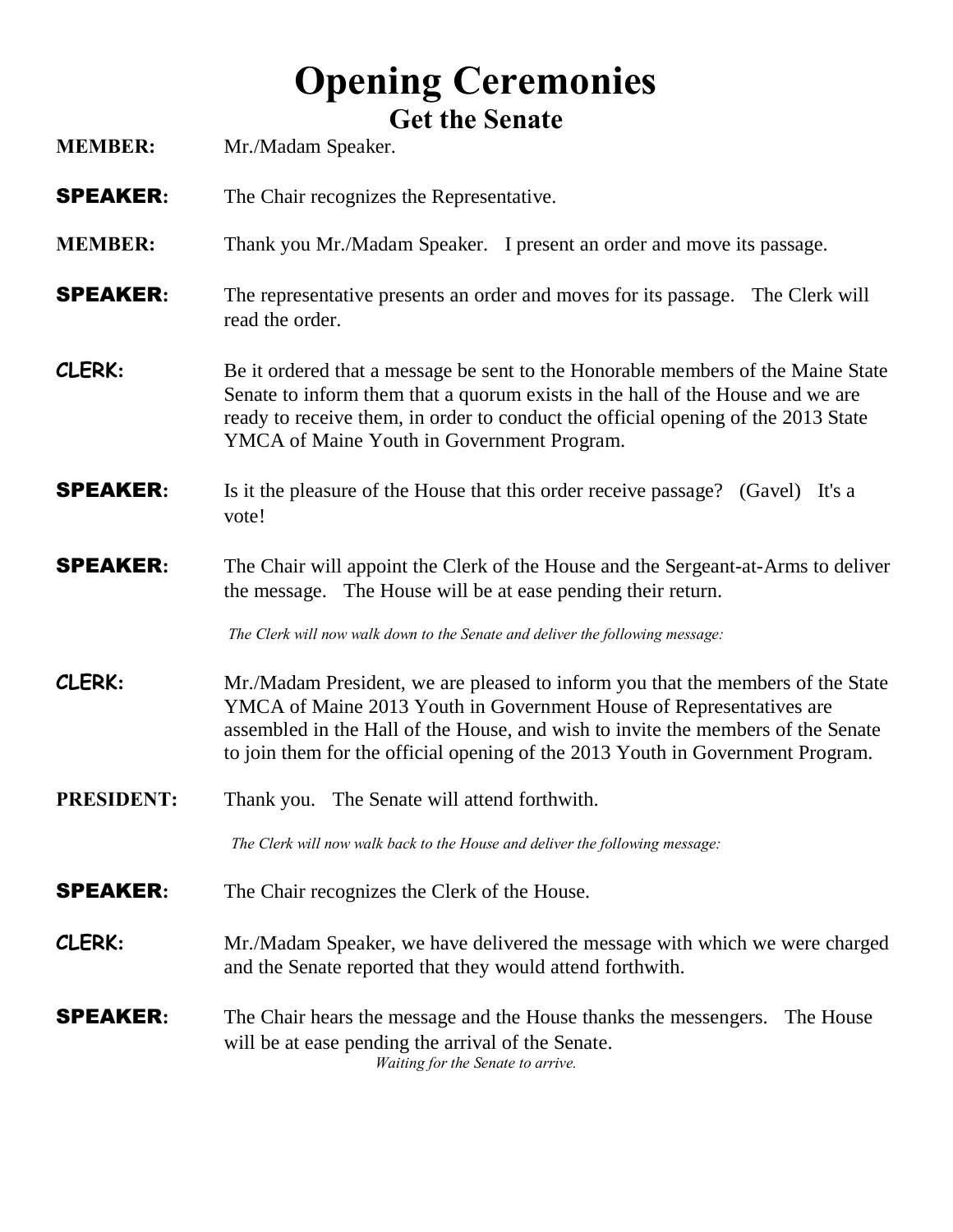# **Opening Ceremonies Joint Convention**

*When the Senate is at the door*

- **SPEAKER:** (Gavel) The House will come to order!
- **SPEAKER:** The Chair is pleased to recognize the Members of the Maine State Senate. (3) Gavels)

*Shake the President's hand and take a seat to your right.*

**PRESIDENT:** (Gavel) The Convention will come to order!

**Go get the Youth Governor**

- **MEMBER:** Mr./Madam President.
- **PRESIDENT:** The Chair recognizes the Senator.
- **MEMBER:** Thank you Mr./Madam President. I present an order and move its passage.

#### **PRESIDENT:** The Senator presents an order and moves for its passage. The Secretary will read the order.

- **SECRETARY:** Be it ordered that a committee be formed to wait upon the Youth Governor, the Honorable Kelsey Sicard and inform him/her that the participants of the 2013 YMCA Youth in Government Program are convened in the Hall of the House, and wish to invite him/her to join them for the official opening of the 2013 Youth in Government Program.
- **PRESIDENT:** Is it the pleasure of the convention that this order receive passage? (Gavel) It's a vote!
- **PRESIDENT:** The Chair appoints the Secretary, the Clerk and the Sergeants-at-Arms of both the Senate and the House to deliver the message. The Convention will be at ease pending their return.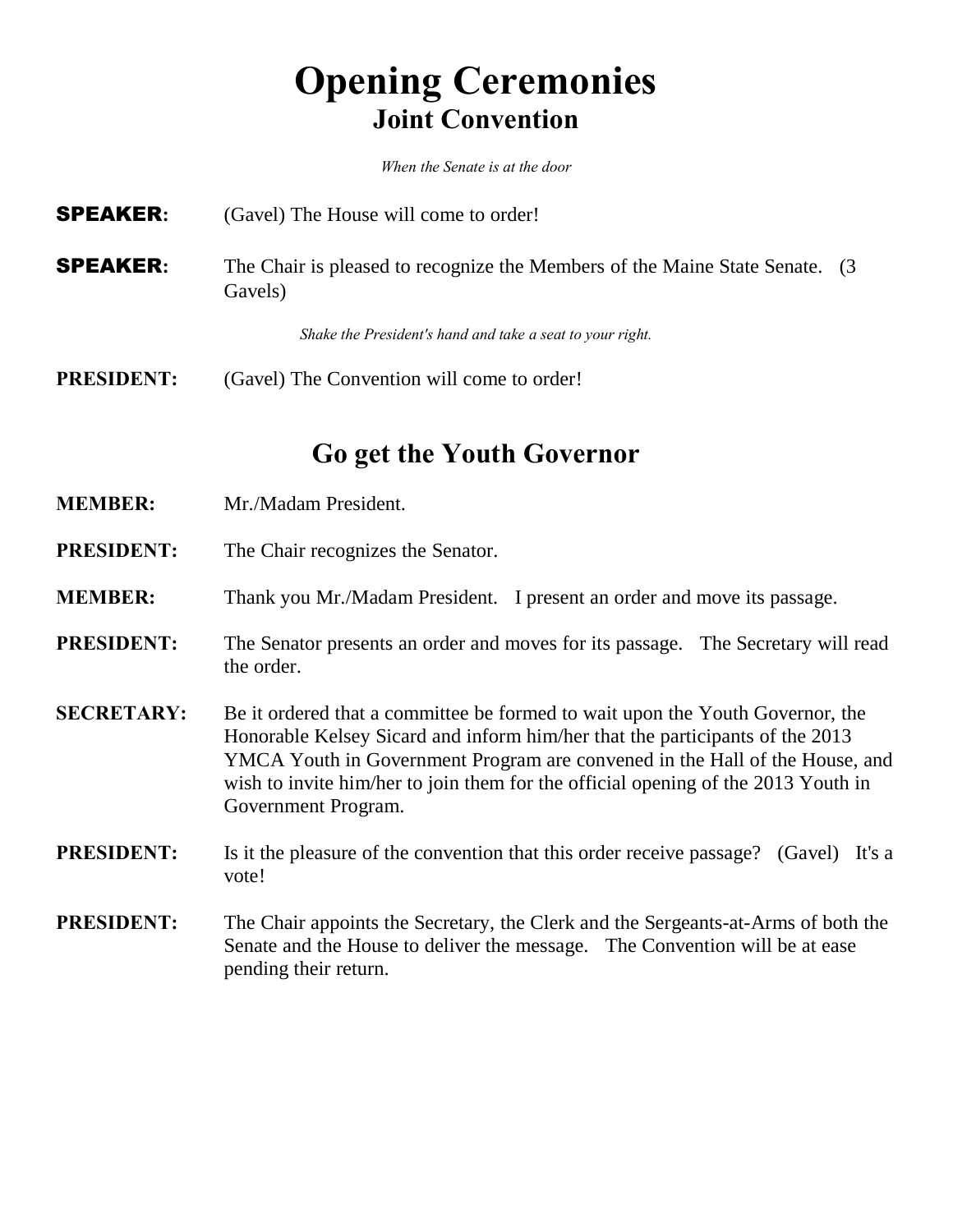# **Opening Ceremonies**

*The Committee will walk down to the Senate and deliver the following message:*

- **SECRETARY:** Governor Kelsey Sicard, we are pleased to inform you that the members of the State YMCA of Maine 2013 Youth in Government Program are convened in the Hall of the House and wish to invite you to join them for the official opening of the 2013 Youth in Government Program.
- **Y GOVERNOR:** Thank you. I will attend forthwith.

*The Committee will walk back to the House and deliver the following message:*

- **PRESIDENT:** The Chair recognizes the Secretary of the Senate.
- **SECRETARY:** Mr./Madam President, we have delivered the message with which we were charged and the Youth Governor reported that he/she would attend forthwith.
- **PRESIDENT:** The Chair hears the message and the Convention thanks the messengers. The Convention will be at ease pending the arrival of the Youth Governor.

*When the Youth Governor is at the door.*

- **PRESIDENT:** (Gavel) The Convention will come to order!
- **PRESIDENT:** The Chair is pleased to recognize the Youth Governor, the Honorable Kelsey Sicard. (3 Gavels)

*Shake the Youth Governor's hand and ask him/her to sit to your left.*

**PRESIDENT:** (Gavel) The Convention will come to order!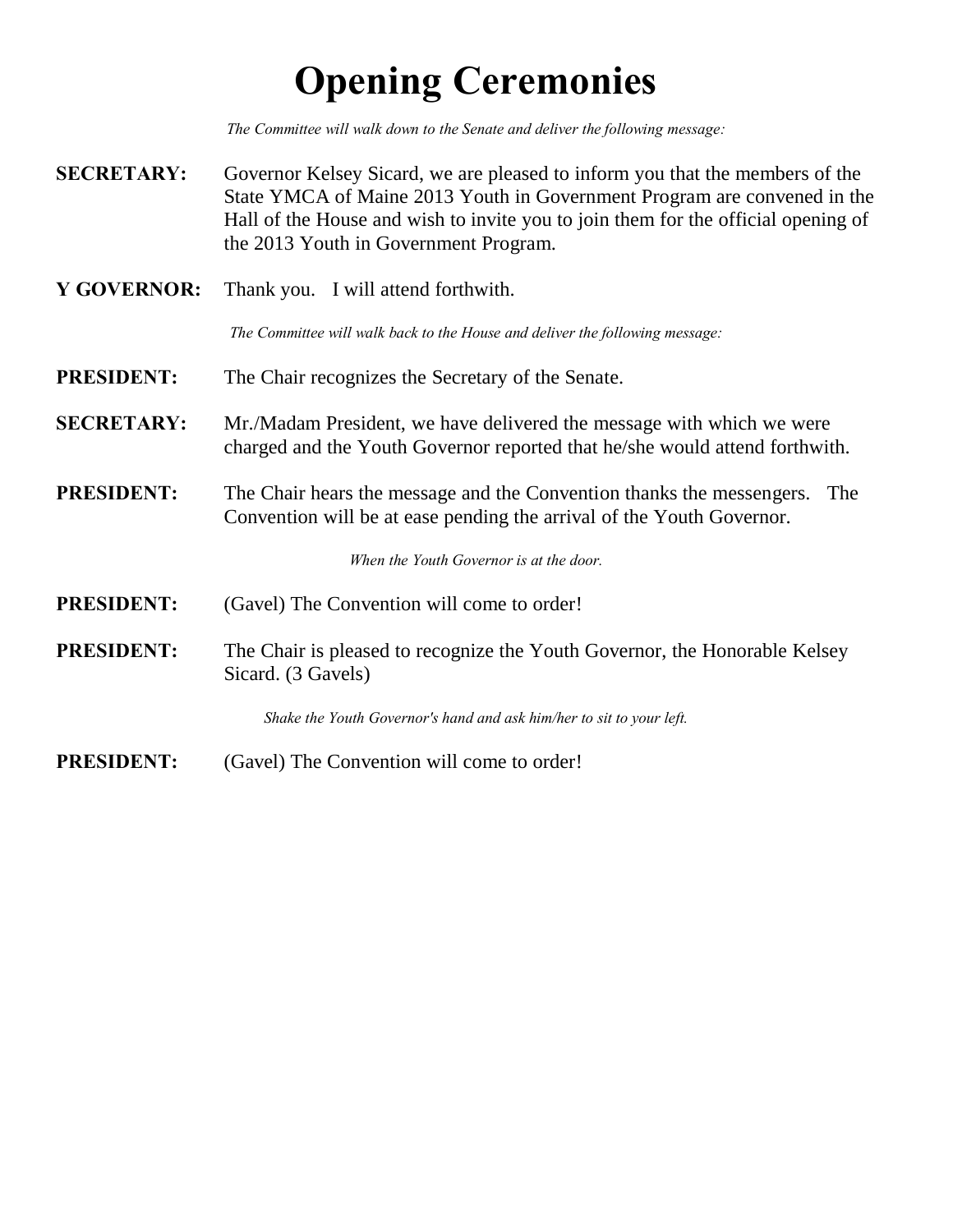# **Opening Ceremonies Go get Governor Lepage**

**(or any other person invited to speak)**

- **MEMBER:** Mr./Madam President.
- **PRESIDENT:** The Chair recognizes the Senator.
- **MEMBER:** Thank you Mr./Madam President. I present an order and move its passage.
- **PRESIDENT:** The Senator presents an order and moves its passage. The Secretary will read the order.
- **SECRETARY:** Be it ordered that a committee be formed to wait upon the Governor, the Honorable Paul Lepage and inform him that the participants of the 2013 YMCA Youth in Government Program are convened in the Hall of the House, and are ready to receive such messages as he wishes to deliver.
- **PRESIDENT:** Is it the pleasure of the convention that this order receive passage? (Gavel) It's a vote!
- **PRESIDENT:** The Chair appoints the Secretary, the Clerk and the Sergeants-at-Arms of both the Senate and the House to deliver the message. The Convention will be at ease pending their return.

*The Committee will walk down to the Governor's Office and deliver the following message:*

- **SECRETARY:** Governor Lepage, we are pleased to inform you that the members of the State YMCA of Maine 2013 Youth in Government Program are convened in the Hall of the House and wish to invite you to join them for the official opening of the 2013 Youth in Government Program.
- **Y GOVERNOR:** Thank you. I will attend forthwith.

*The Committee will walk back to the House and deliver the following message:*

- **PRESIDENT:** The Chair recognizes the Secretary of the Senate.
- **SECRETARY:** Mr./Madam President, we have delivered the message with which we were charged and Governor Lepage reported that he would attend forthwith.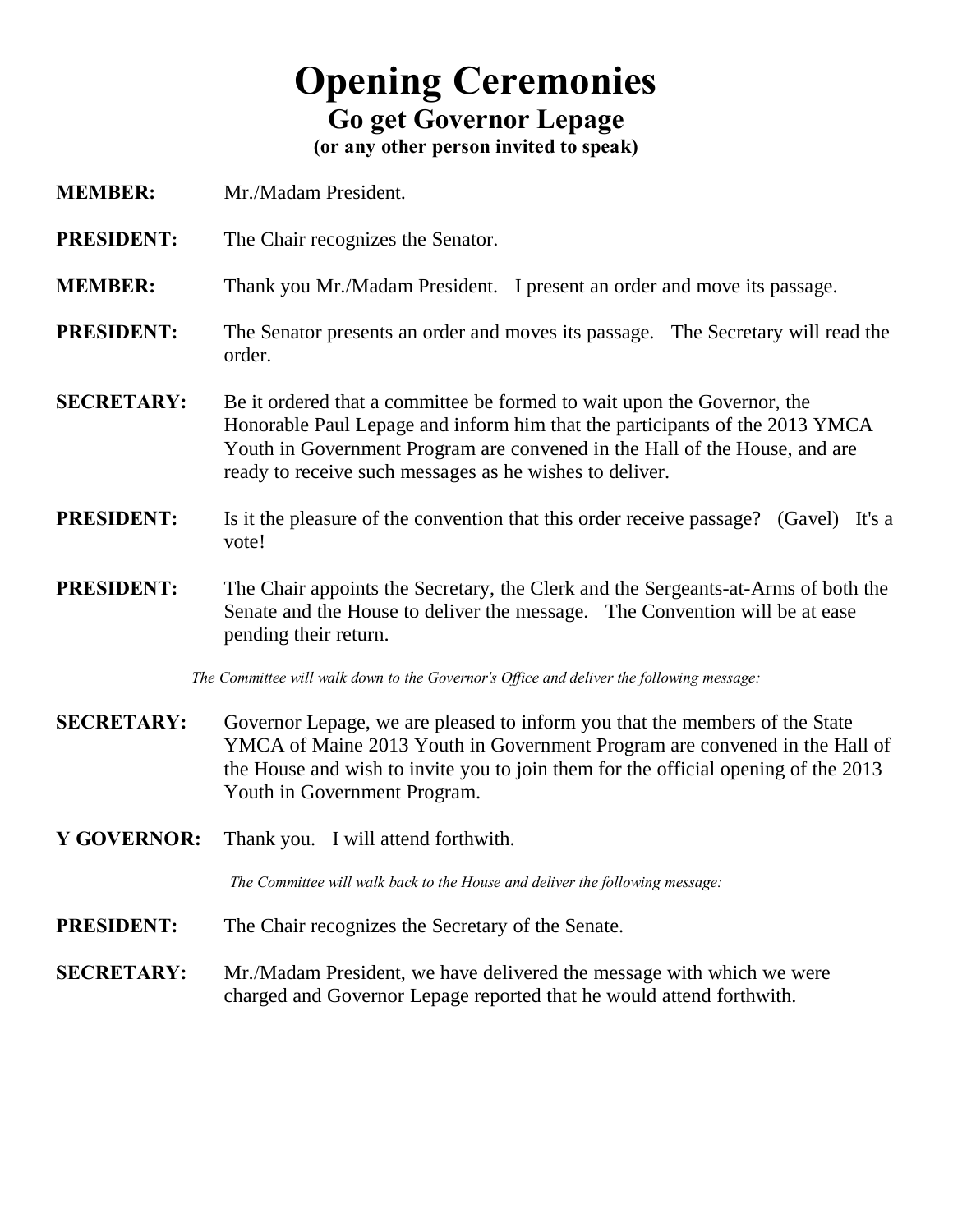# **Opening Ceremonies**

| <b>PRESIDENT:</b> | The Chair hears the message and the Convention thanks the messengers.<br>The<br>Convention will be at ease pending the arrival of Governor Lepage.    |  |
|-------------------|-------------------------------------------------------------------------------------------------------------------------------------------------------|--|
|                   | When the Governor is at the door.                                                                                                                     |  |
| <b>PRESIDENT:</b> | (Gavel) The Convention will come to order!                                                                                                            |  |
| <b>PRESIDENT:</b> | The Chair is pleased to recognize the Honorable Paul Lepage, Governor of the<br>great State of Maine. (3 Gavels)                                      |  |
|                   | Shake the Governor's hand and take a seat to your right. The Speaker will move over.                                                                  |  |
| <b>GOVERNOR:</b>  | (The Governor will now address the Joint Convention.)                                                                                                 |  |
|                   | Shake the Governor's hand and thank him.                                                                                                              |  |
| <b>PRESIDENT:</b> | The Convention wishes thanks Governor Lepage.<br>(3 Gavels)                                                                                           |  |
| <b>PRESIDENT:</b> | (Gavel) (To sit the members down)                                                                                                                     |  |
|                   | The President will now introduce<br>1. Lonney Steeves, Program Director<br>2.<br>Chris Babbidge, Committee Information                                |  |
|                   | After all have addressed the Joint Convention.                                                                                                        |  |
| <b>PRESIDENT:</b> | The purpose for the Joint Convention having been accomplished, I now declare<br>the same dissolved $(Cov_0)$ All members are asked to report to their |  |

the same dissolved. (Gavel) All members are asked to report to their committees.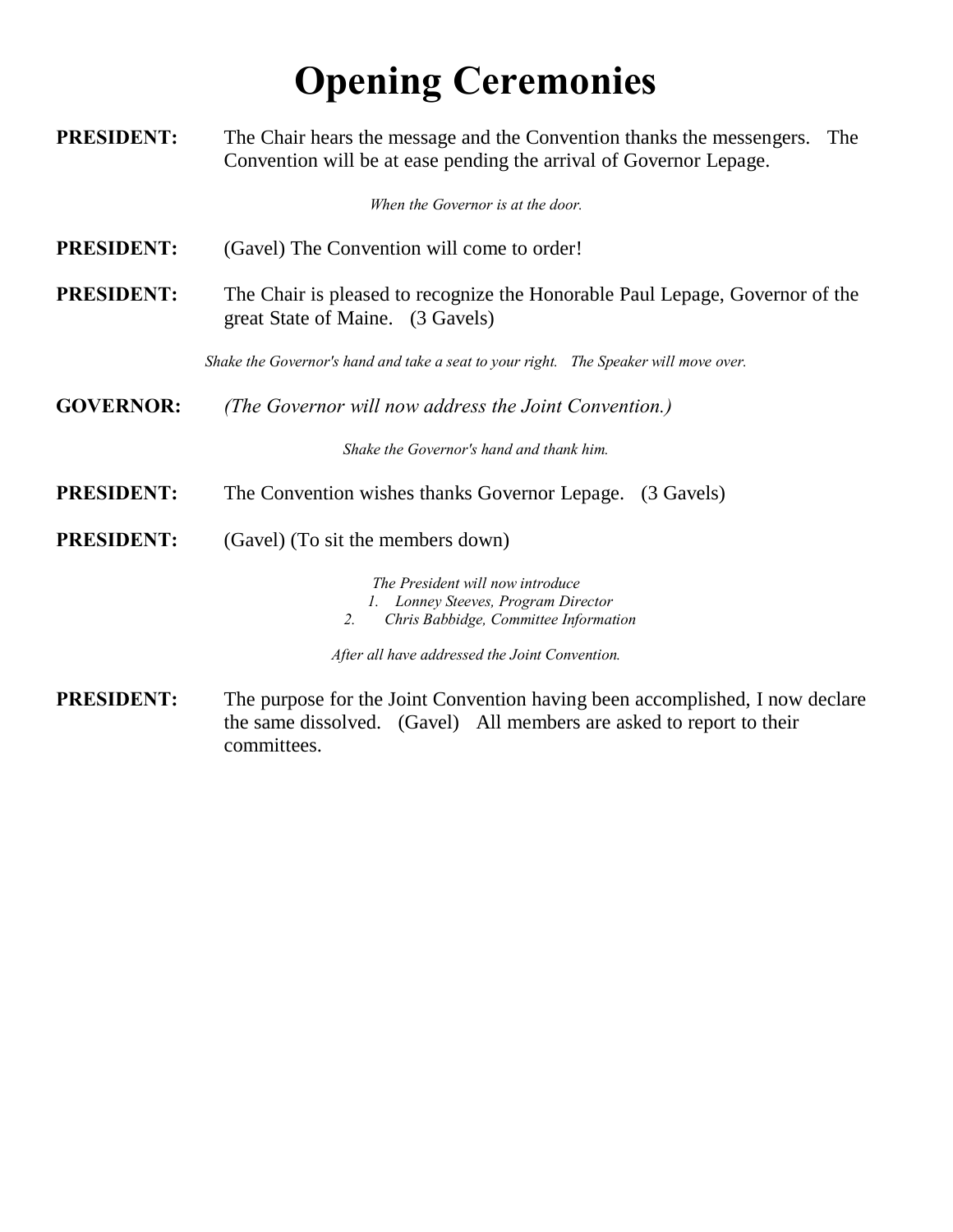## **Saturday Joint Convention Go get the Senate**

| <b>MEMBER:</b>    | OU GUL UIL DUNNIU<br>Mr./Madam Speaker.                                                                                                                                                                                                                                                                                                       |  |
|-------------------|-----------------------------------------------------------------------------------------------------------------------------------------------------------------------------------------------------------------------------------------------------------------------------------------------------------------------------------------------|--|
| <b>SPEAKER:</b>   | The Chair recognizes the Representative.                                                                                                                                                                                                                                                                                                      |  |
| <b>MEMBER:</b>    | Thank you Mr./Madam Speaker. I present an order and move its passage                                                                                                                                                                                                                                                                          |  |
| <b>SPEAKER:</b>   | The representative presents an order and moves its passage. The Clerk will read<br>the order.                                                                                                                                                                                                                                                 |  |
| CLERK:            | Be it ordered that a message be sent to the Honorable members of the Maine State<br>Senate to inform them that a quorum exists in the hall of the house and we are<br>ready to receive them, in order to conduct a special session hear the 2014<br>Candidates for Youth Governor.                                                            |  |
| <b>SPEAKER:</b>   | Is it the pleasure of the House that this order receive passage? (Gavel) It's a<br>vote!                                                                                                                                                                                                                                                      |  |
| <b>SPEAKER:</b>   | The Chair will appoint the Clerk of the House and the Sergeant-at-Arms to deliver<br>the message. The House will be at ease pending their return.<br>The Clerk will now walk down to the Senate and deliver the following message:                                                                                                            |  |
| CLERK:            | Mr./Madam President, we are pleased to inform you that the members of the State<br>YMCA of Maine 2013 Youth in Government House of Representatives are<br>assembled in the Hall of the House, and wish to invite the members of the Senate<br>to join them in order to conduct a special session to hear the 2014 candidates for<br>Governor. |  |
| <b>PRESIDENT:</b> | (GAVEL) The Senate will come to Order<br>Thank you. We will attend forthwith.<br>The Clerk will now walk back to the House and deliver the following message:                                                                                                                                                                                 |  |
| <b>SPEAKER:</b>   | The Chair recognizes the Clerk of the House.                                                                                                                                                                                                                                                                                                  |  |
| CLERK:            | Mr./Madam Speaker, we have delivered the message with which we were charged<br>and the Senate reported that they would attend forthwith.                                                                                                                                                                                                      |  |
| <b>SPEAKER:</b>   | The Chair hears the message and the House thanks the messengers.<br>The House<br>will be at ease pending the arrival of the Senate.                                                                                                                                                                                                           |  |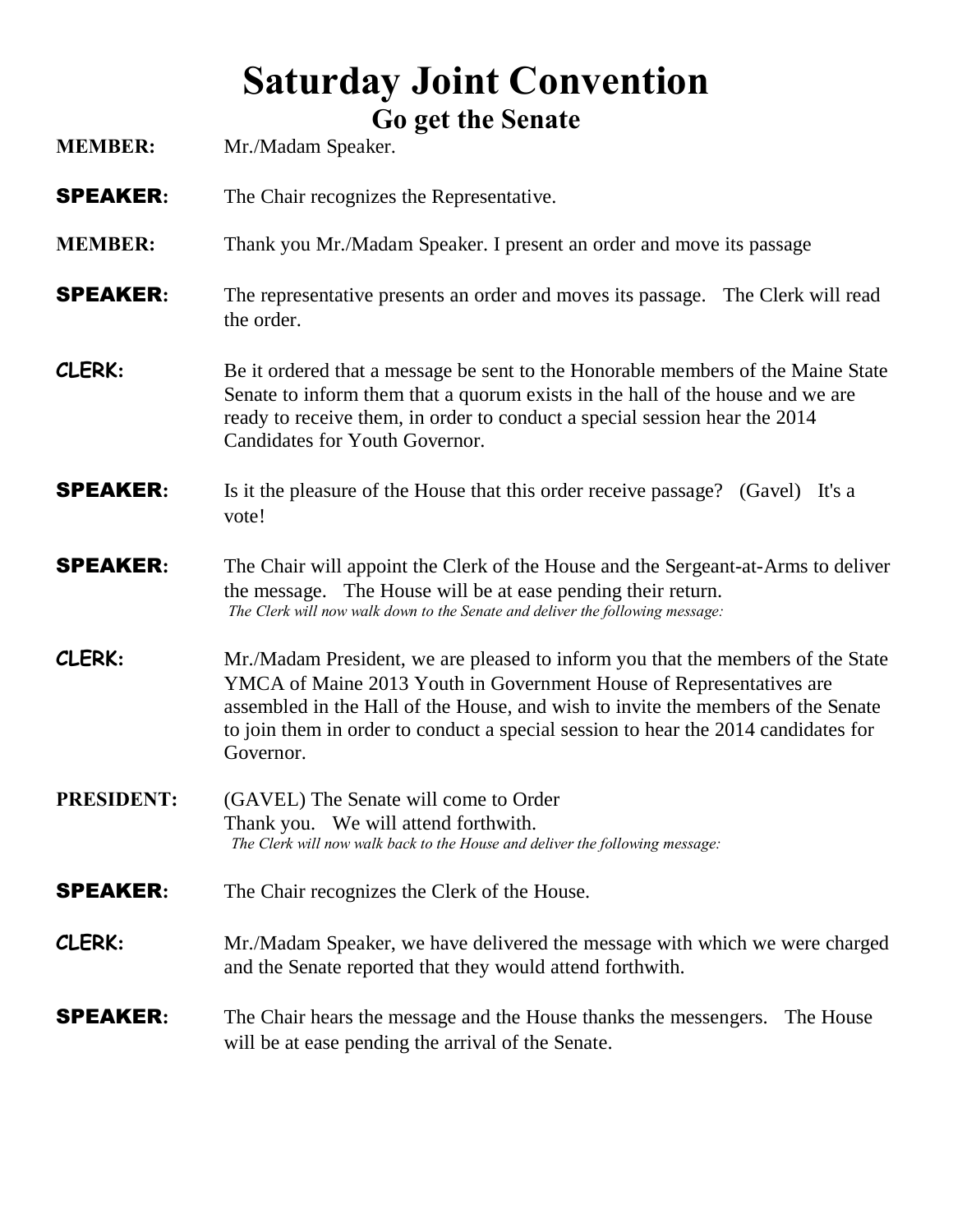# **Saturday Joint Convention**

*When the Senate is at the door*

- **SPEAKER:** (Gavel) The House will come to order! SPEAKER**:** The Chair is pleased to recognize the Members of the Maine State Senate. (3 Gavels) *Shake the President's hand and take a seat to your right.* **PRESIDENT:** (Gavel) The Convention will come to order! **Go get the Youth Governor MEMBER:** Mr./Madam President. **PRESIDENT:** The Chair recognizes the Senator. **MEMBER:** Thank you Mr./Madam President. I present an order and move its passage. **PRESIDENT:** The Senator presents an order and moves its passage. The Secretary will read the order. **SECRETARY:** Be it ordered that a committee be formed to wait upon the Youth Governor, the Honorable Kelsey Sicard and inform him/her that the participants of the 2013 YMCA Youth in Government Program are convened in the Hall of the House and wish to invite him/her to join them, in order to conduct a special session to hear the 2014 candidates for Governor. **PRESIDENT:** Is it the pleasure of the convention that this order receive passage? (Gavel) It's a vote! **PRESIDENT:** The Chair appoints the Secretary, the Clerk and the Sergeants-at-Arms of both the Senate and the House to deliver the message. The Convention will be at ease pending their return. *The Committee will walk down to the Senate and deliver the following message:* **SECRETARY:** Governor Kelsey Sicard, we are pleased to inform you that the members of the State YMCA of Maine 2013 Youth in Government Program are convened in the Hall of the House and wish to invite you to join them in order to conduct a special session to hear the 2014 candidates for Governor.
	- **Y GOVERNOR:** Thank you. I will attend forthwith.

*The Committee will walk back to the House and deliver the following message:*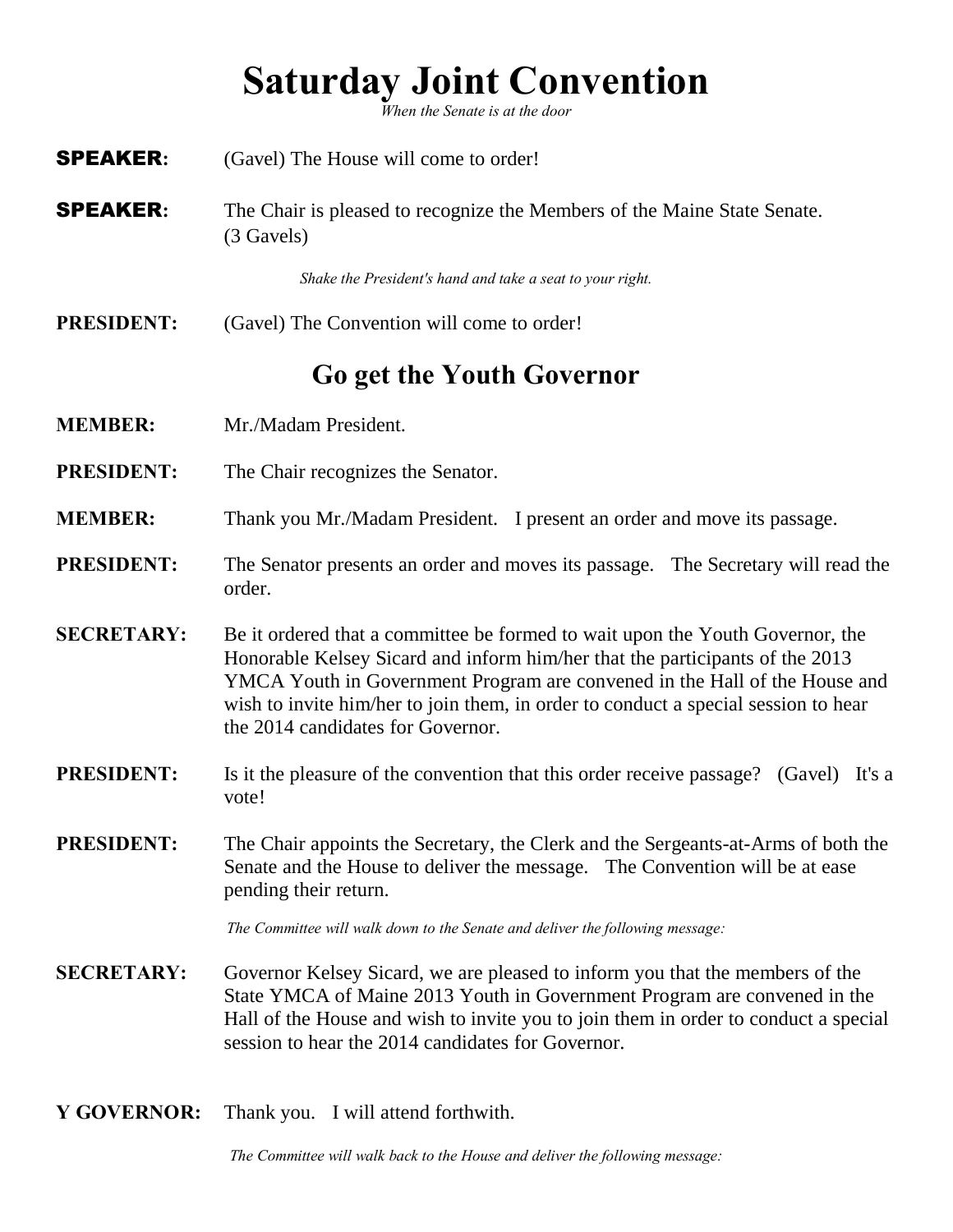#### **PRESIDENT:** The Chair recognizes the Secretary of the Senate.

**SECRETARY:** Mr./Madam President, we have delivered the message with which we were charged and the Youth Governor reported that he/she would attend forthwith.

**PRESIDENT:** The Chair hears the message and the Convention thanks the messengers. The Convention will be at ease pending the arrival of the Youth Governor.

*When the Youth Governor is at the door.*

- **PRESIDENT:** (Gavel) The Convention will come to order!
- **PRESIDENT:** (3 Gavels) The Chair is pleased to recognize the Youth Governor, the Honorable Kelsey Sicard.

*Shake the Youth Governor's hand and ask him/her to sit to your left.*

- **PRESIDENT:** (Gavel) The Convention will come to order!
- **PRESIDENT:** We will now be hearing from the Candidates for the 2014 Youth Governor. The Honorable Youth Governor Kelsey Sicard will now introduce the 2014 Gubernatorial candidates.
- **Y GOVERNOR:** (Remarks about the National Youth Governor's Conference.) (Introduction of Candidates.)
- **PRESIDENT:** The purpose for the Joint Convention having been accomplished, I now declare the same dissolved. (Gavel) All members are asked to report to their busses so they can attend the evening program.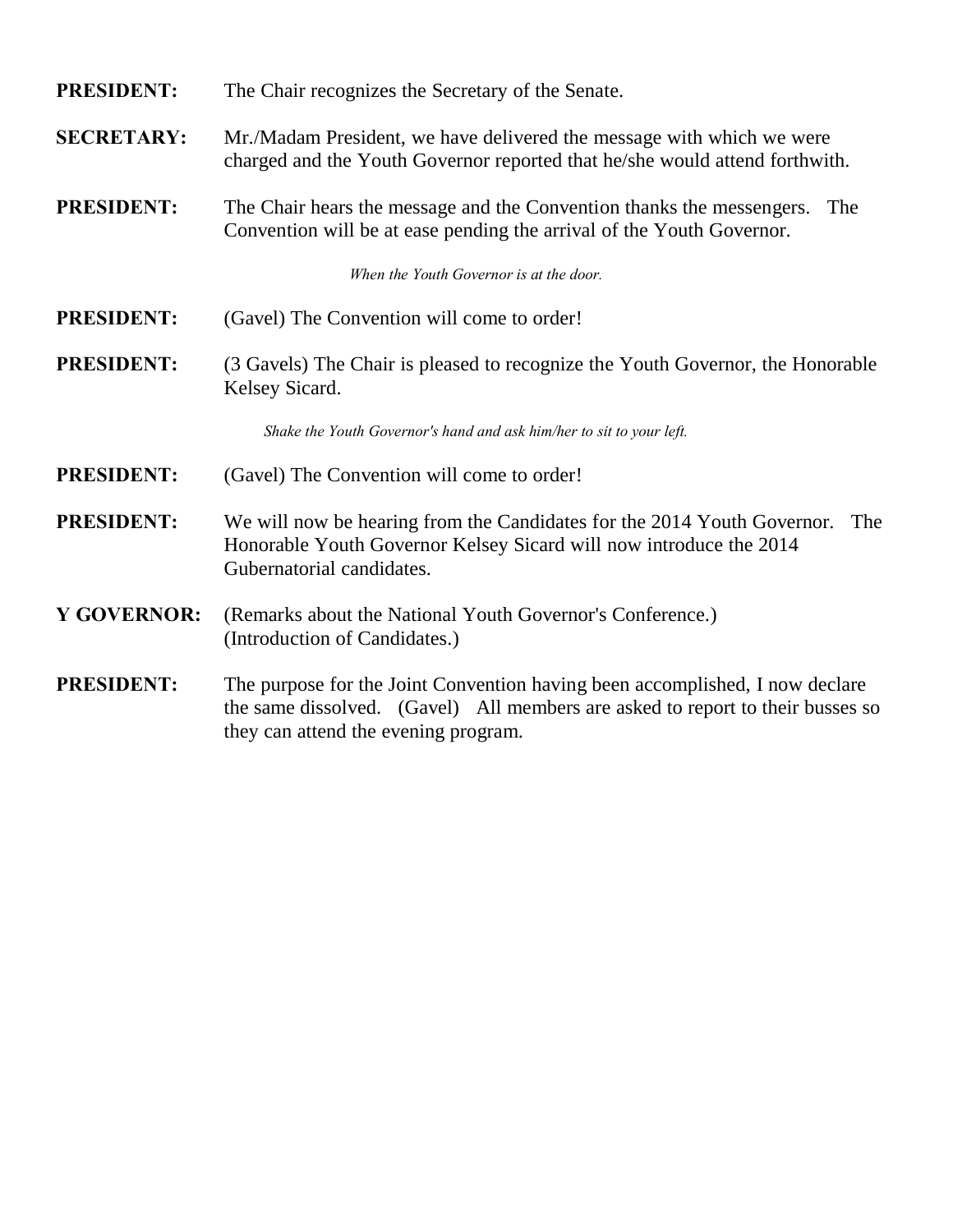# **Pass a Joint Resolution**

**MEMBER:** Mr./Madam President. **PRESIDENT:** The Chair recognizes the Senator. **MEMBER:** Thank you Mr./Madam President. I present an Joint Resolution and move its adoption. **PRESIDENT:** The Senator presents an order and moves its adoption. The Secretary will read the Joint Resolution. **SECRETARY:** (Read the Joint Resolution) **PRESIDENT:** Is it the pleasure of the convention that this Joint Resolution be adopted? (Gavel)

It's a vote!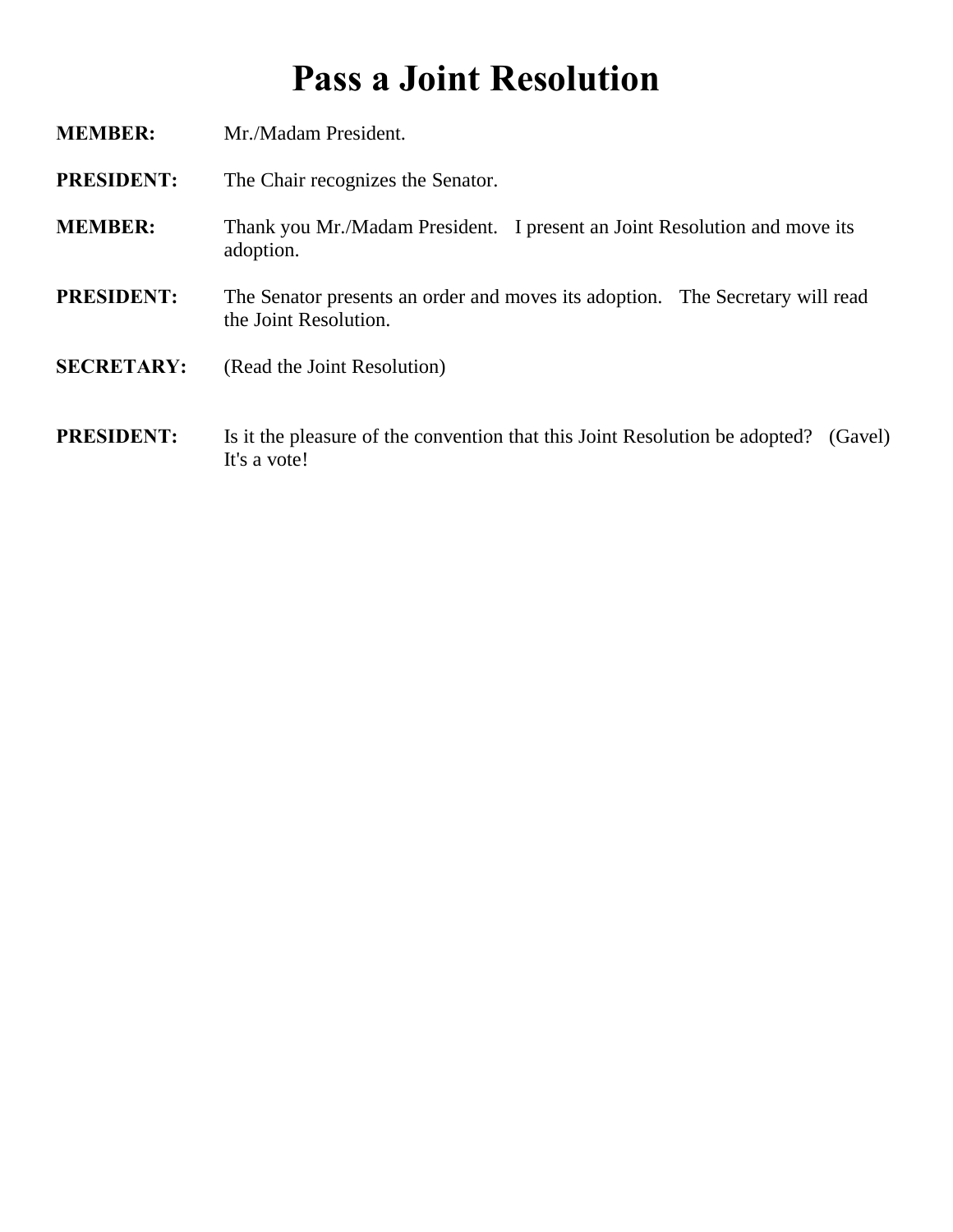# **Closing Joint Convention Go get the Senate**

| <b>MEMBER:</b>    | OU GUL UIL DEHAIL<br>Mr./Madam Speaker.                                                                                                                                                                                                                                                                                                                             |
|-------------------|---------------------------------------------------------------------------------------------------------------------------------------------------------------------------------------------------------------------------------------------------------------------------------------------------------------------------------------------------------------------|
| <b>SPEAKER:</b>   | The Chair recognizes the Representative.                                                                                                                                                                                                                                                                                                                            |
| <b>MEMBER:</b>    | Thank you Mr./Madam Speaker. I present an order and move its passage                                                                                                                                                                                                                                                                                                |
| <b>SPEAKER:</b>   | The representative presents an order and moves its passage. The Clerk will read<br>the order.                                                                                                                                                                                                                                                                       |
| CLERK:            | Be it ordered that a message be sent to the Honorable members of the Maine State<br>Senate to inform them that a quorum exists in the hall of the house and we are<br>ready to receive them, in order to conduct the official closing of the 2013 State<br>YMCA of Maine Youth in Government Program.                                                               |
| <b>SPEAKER:</b>   | Is it the pleasure of the House that this order receive passage? (Gavel) It's a<br>vote!                                                                                                                                                                                                                                                                            |
| <b>SPEAKER:</b>   | The Chair will appoint the Clerk of the House and the Sergeant-at-Arms to deliver<br>the message. The House will be at ease pending their return.                                                                                                                                                                                                                   |
|                   | The Clerk will now walk down to the Senate and deliver the following message:                                                                                                                                                                                                                                                                                       |
| CLERK:            | Mr./Madam President, we are pleased to inform you that the members of the State<br>YMCA of Maine 2013 Youth in Government House of Representatives are<br>assembled in the Hall of the House, and wish to invite the members of the Senate<br>to join them in order to conduct the official closing of the 2013 State YMCA of<br>Maine Youth in Government Program. |
| <b>PRESIDENT:</b> | Thank you. We will attend forthwith.                                                                                                                                                                                                                                                                                                                                |
|                   | The Clerk will now walk back to the House and deliver the following message:                                                                                                                                                                                                                                                                                        |
| <b>SPEAKER:</b>   | The Chair recognizes the Clerk of the House.                                                                                                                                                                                                                                                                                                                        |
| CLERK:            | Mr./Madam Speaker, we have delivered the message with which we were charged<br>and the Senate reported that they would attend forthwith.                                                                                                                                                                                                                            |
| <b>SPEAKER:</b>   | The Chair hears the message and the House thanks the messengers. The House<br>will be at ease pending the arrival of the Senate.                                                                                                                                                                                                                                    |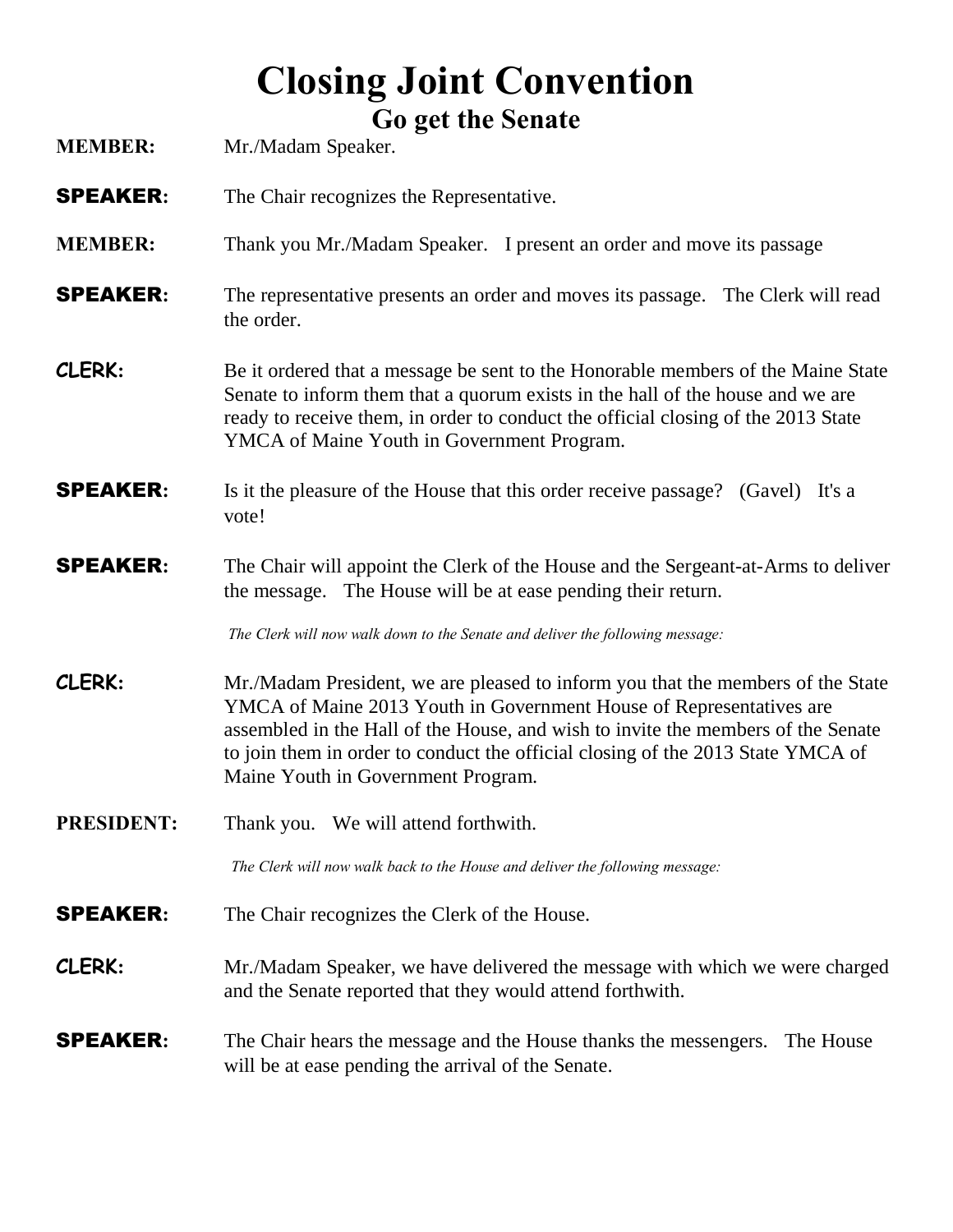# **Closing Joint Convention**

*Waiting for the Senate to arrive.*

*When the Senate is at the door*

- SPEAKER**:** (Gavel) The House will come to order!
- **SPEAKER:** The Chair is pleased to recognize the Members of the Maine State Senate. (3) Gavels)

*Shake the President's hand and take a seat to your right.*

**PRESIDENT:** (Gavel) The Convention will come to order!

### **Go get the Youth Governor**

- **MEMBER:** Mr./Madam President.
- **PRESIDENT:** The Chair recognizes the Senator.
- **MEMBER:** Thank you Mr./Madam President. I present an order and move its passage.
- **PRESIDENT:** The Senator presents an order and moves its passage. The Secretary will read the order.
- **SECRETARY:** Be it ordered that a committee be formed to wait upon the Youth Governor, the Honorable Kelsey Sicard and inform him/her that the participants of the 2013 YMCA Youth in Government Program are convened in the Hall of the House, in order to conduct the official closing of the 2013 State YMCA of Maine Youth in Government Program.
- **PRESIDENT:** Is it the pleasure of the convention that this order receive passage? (Gavel) It's a vote!
- **PRESIDENT:** The Chair appoints the Secretary, the Clerk and the Sergeants-at-Arms of both the Senate and the House to deliver the message. The Convention will be at ease pending their return.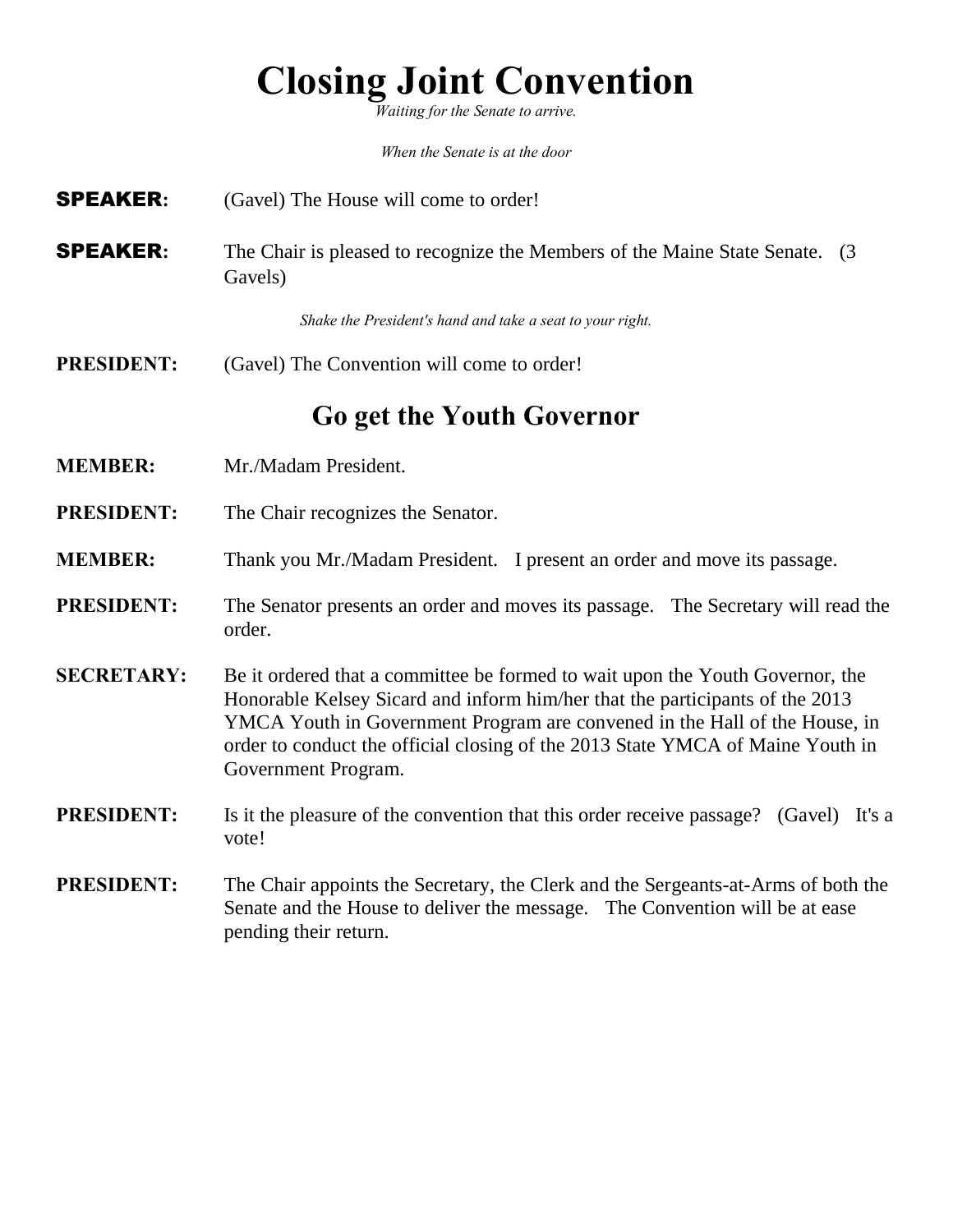# **Closing Joint Convention**

*The Committee will walk down to the Senate and deliver the following message:*

- **SECRETARY:** Governor Kelsey Sicard, we are pleased to inform you that the members of the State YMCA of Maine 2013 Youth in Government Program are convened in the Hall of the House and wish to invite you in order to conduct the official closing of the 2013 State YMCA of Maine Youth in Government Program.
- **Y GOVERNOR:** Thank you. I will attend forthwith.

*The Committee will walk back to the House and deliver the following message:*

- **PRESIDENT:** The Chair recognizes the Secretary of the Senate.
- **SECRETARY:** Mr./Madam President, we have delivered the message with which we were charged and the Youth Governor reported that he/she would attend forthwith.
- **PRESIDENT:** The Chair hears the message and the Convention thanks the messengers. The Convention will be at ease pending the arrival of the Youth Governor.

*When the Youth Governor is at the door.*

- **PRESIDENT:** (Gavel) The Convention will come to order!
- **PRESIDENT:** The Chair is pleased to recognize the Youth Governor, the Honorable Kelsey Sicard (3 Gavels)

*Shake the Youth Governor's hand and ask him/her to sit to your left.*

**PRESIDENT:** (Gavel) The Convention will come to order!

### **Final Remarks**

**PRESIDENT:** Introduce the first speaker.

Youth Governor Kelsey Sicard (Final remarks). Chief of Staff, Final Disposition of Bills. Lonney Steeves, Program Director (Final Remarks).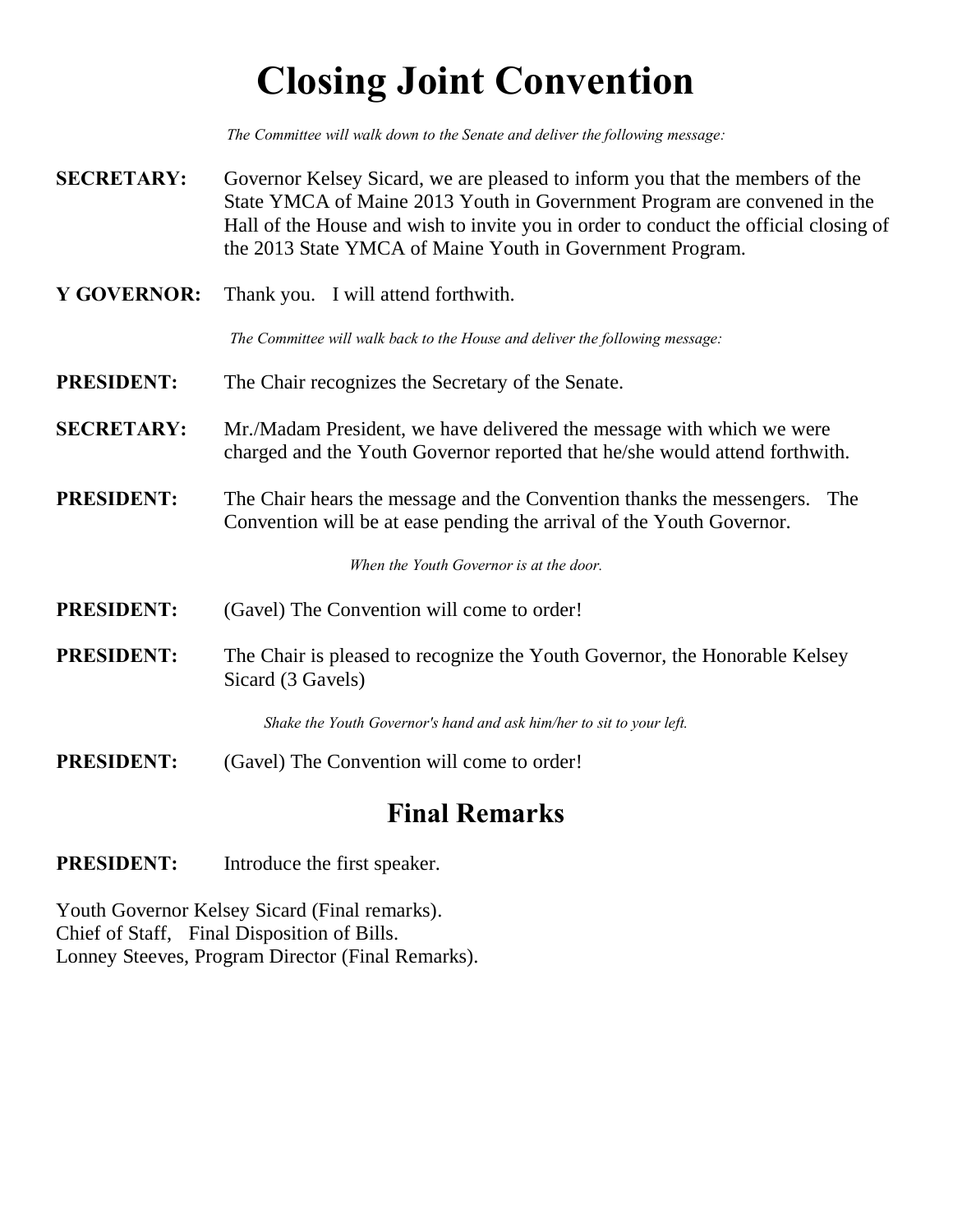## **Swearing in of 2013 Youth Governor**

- **PRESIDENT:** Raise your right hand and repeat after me. **PRESIDENT:** I (state your name) do swear, that I will support the constitution of the United States and of this state, so long as I shall continue a citizen thereof. So help me god. **PRESIDENT:** I (state your name) do swear, that I will faithfully discharge, to the best of my abilities, the duties incumbent upon me as the 2014 State YMCA of Maine
- Youth Governor according to the constitution and laws of the state. So help me god.
- **PRESIDENT:** Congratulations.

*Shake the Youth Governor's hand and thank her.*

- **Y GOVERNOR:** Remarks???
- **PRESIDENT:** The purpose for the Joint Convention having been accomplished, I now declare the same dissolved. The YMCA Youth in Government program will reconvene here on a date to be determined (Gavel)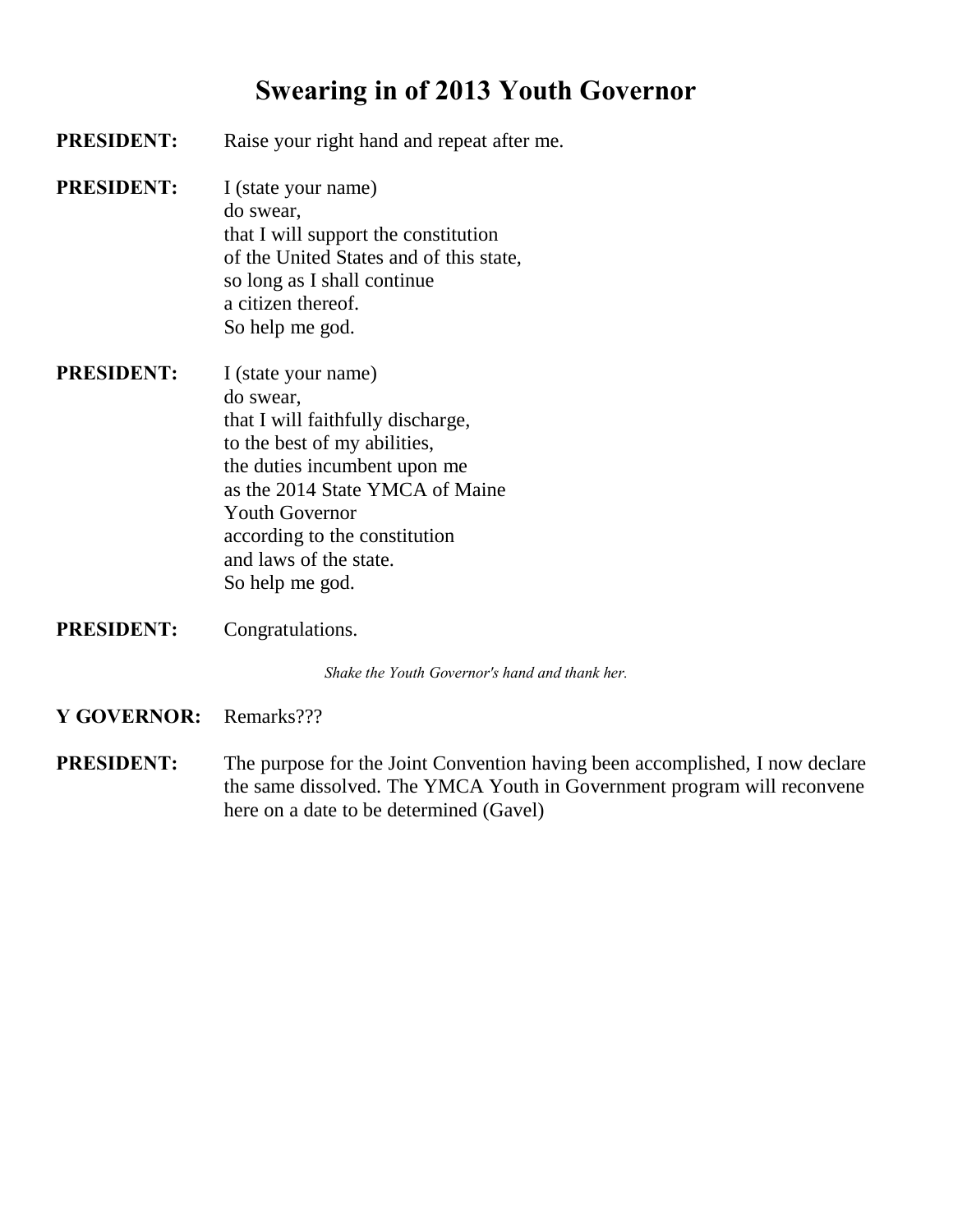## **MEMBERS MESSAGE TO THE SPEAKER Requesting Joint Session**

| <b>REPRESENATIVE:</b>  | <b>Representative Rises to be Recognized</b><br>Mr / Madam President |
|------------------------|----------------------------------------------------------------------|
| <b>SPEAKER:</b>        | The Chair recognizes Senator (get his/her name).                     |
| <b>REPRESENTATIVE:</b> | Mr / Madam President, I present and order and move for it to passage |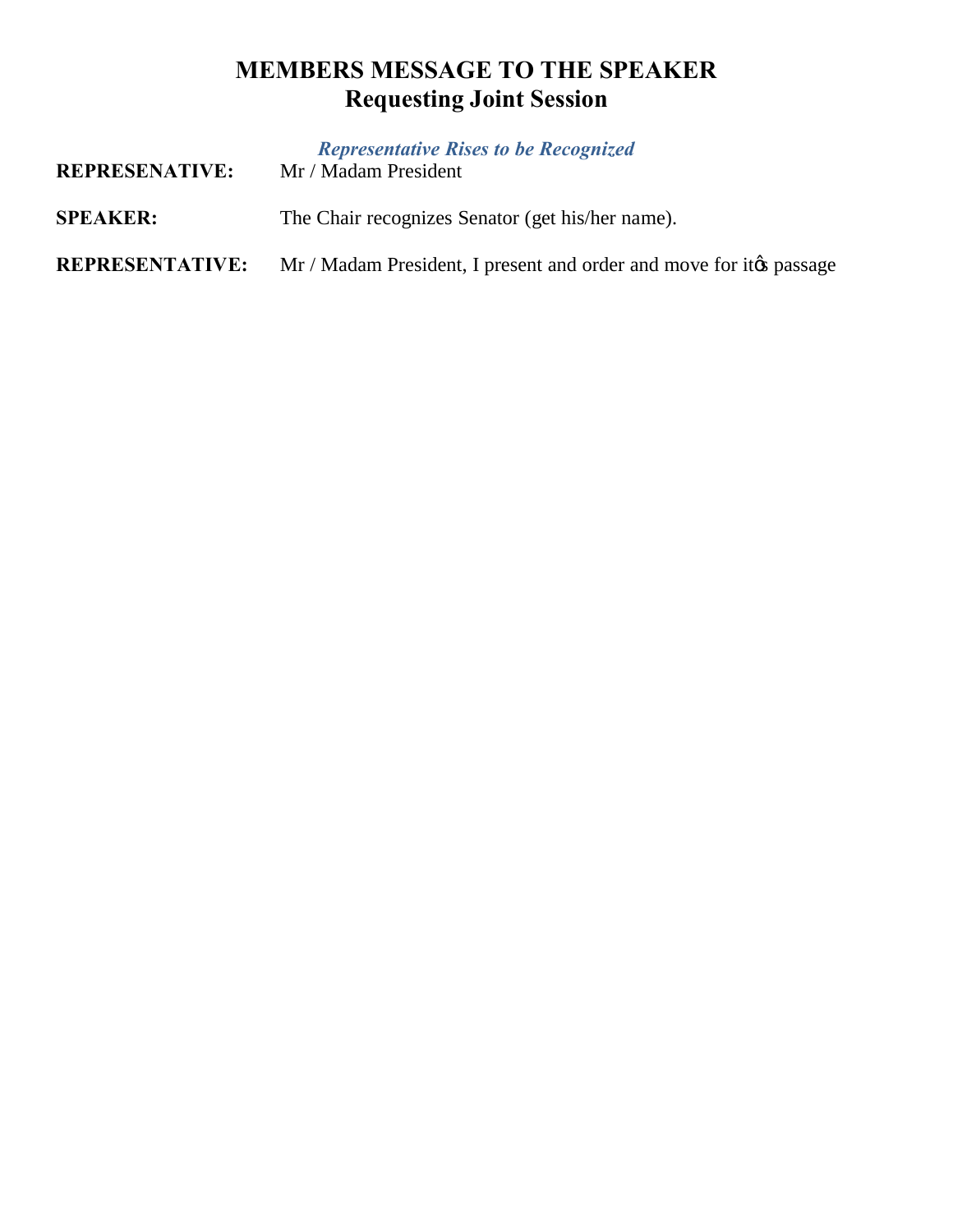### **MESSAGE FROM THE HOUSE REQUESTING THE SENATE ATTEND A JOINT SESSION**

#### *CLERK WAITS AT THE DOOR TO BE RECOGNIZED BY PRESIDENT OF THE SENATE*

**CLERK OF THE HOUSE:** Mr / Madam President

**PRESIDENT:** The Chair recognizes the Clerk of the House

**CLERK OF THE HOUSE:** Mr./Madam President, we are pleased to inform you that the members of the State YMCA of Maine 2013 Youth in Government House of Representatives are assembled in the Hall of the House, and wish to invite the members of the Senate to join them for the official opening of the 2013 Youth in Government Program.

#### **PRESIDENT:** Thank you. The Senate will attend forthwith.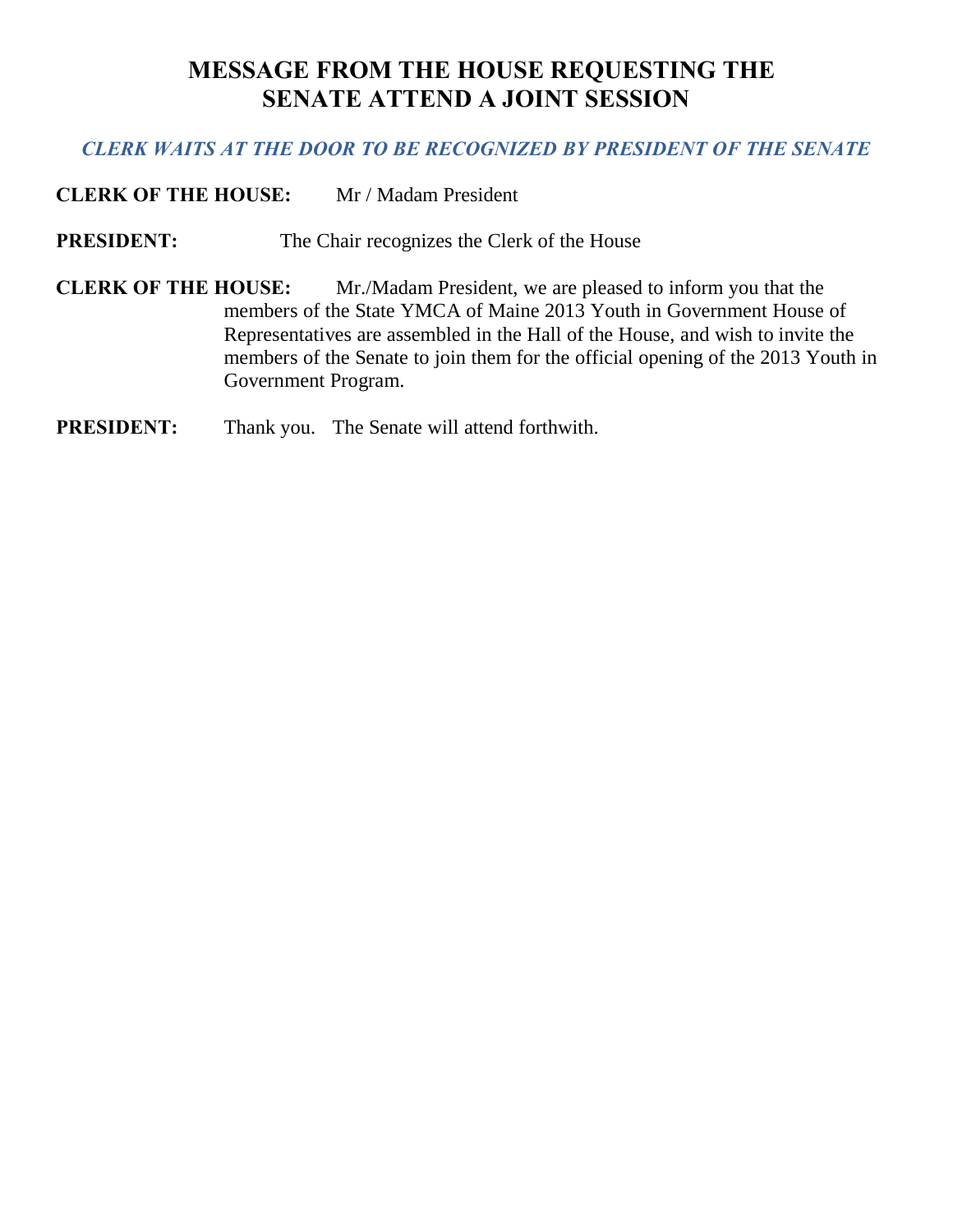### **MESSAGE FROM THE JOINT SESSION REQUESTING THE REAL GOVERNOR ATTEND A JOINT SESSION**

*The Committee will walk down to the Governor's Office and deliver the following message:*

- **SECRETARY:** Governor Lepage, we are pleased to inform you that the members of the State YMCA of Maine 2013 Youth in Government Program are convened in the Hall of the House and wish to invite you to join them for the official opening of the 2013 Youth in Government Program.
- **GOVERNOR:** Thank you. I will attend forthwith.

*The Committee will walk back to the House and deliver the following message:*